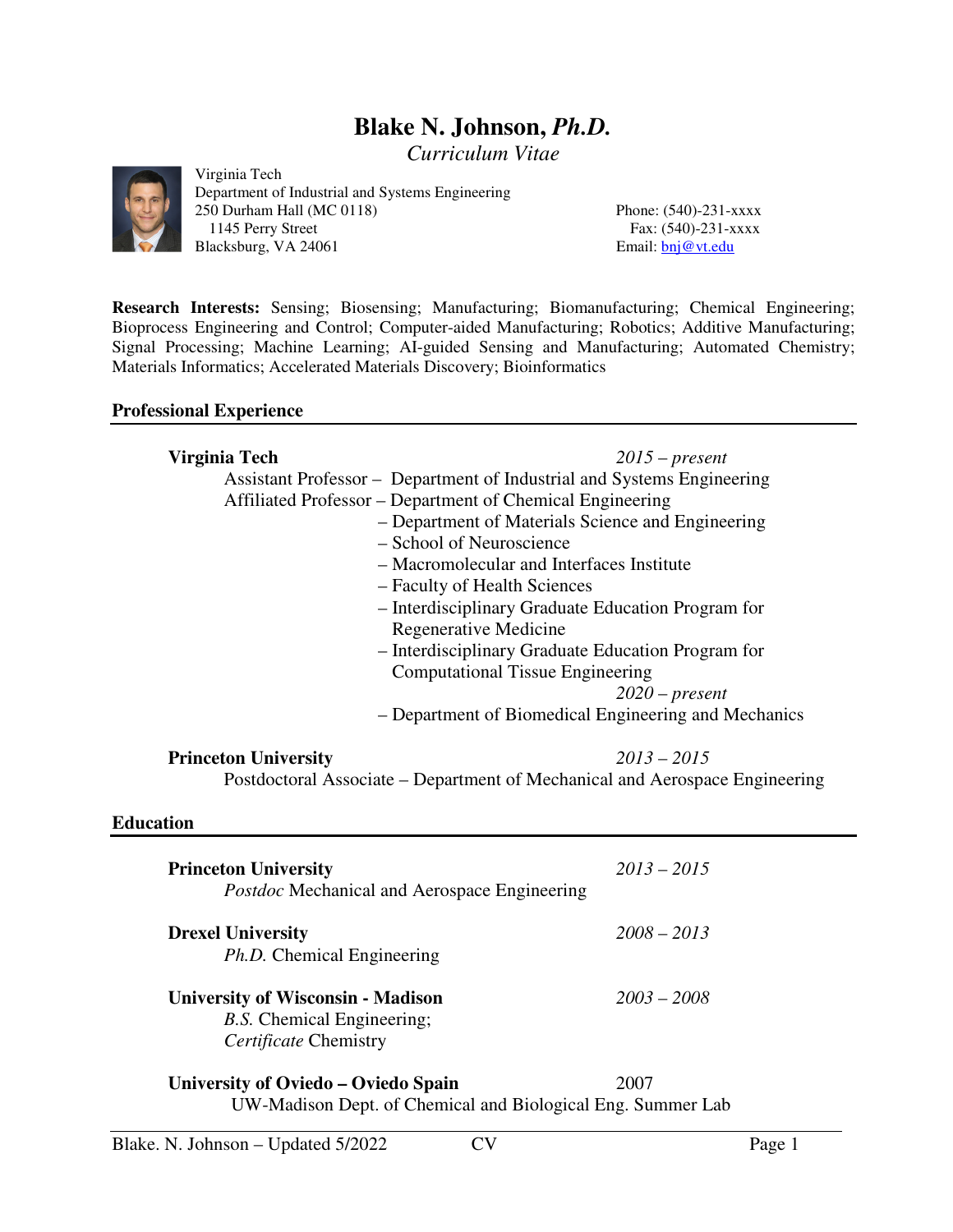- NSF Career Award National Science Foundation (2022)
- W.S. "Pete" White Award for Innovation in Engineering Education Virginia Tech (2022)
- College of Expert Reviewers, European Science Foundation (2020)
- SME Ronald P. Harrelson Outstanding Young Manufacturing Engineer Award Society of Manufacturing Engineers (SME) (2020)
- Undergraduate Research Advisor Award Virginia Tech (2018)
- Outstanding Young Investigator Award Institute of Industrial and Systems Engineers (IISE) Manufacturing and Design Division (2018)
- Outstanding New Assistant Professor Award Virginia Tech (2018)
- Big Competition Award, Student Engineering Council Virginia Tech (2018)
- Outstanding Teaching Award, Panhellenic Council Virginia Tech (2016)
- Innovation Award ( $2<sup>nd</sup> Place$ ) Princeton University (2015)
- Best Dissertation Award in Mathematical and Biological Sciences Drexel University (2013)
- Chemical Engineering Award Drexel University (2012)
- William A. Casey Memorial Scholarship Drexel University (2008)
- William F. Vilas Merit Scholarship University of Wisconsin (2003)

# **Journal Publications**

ORCID ID: orcid.org/0000-0003-4668-2011

Google Scholar: https://scholar.google.com/citations?user=sT6JYBcAAAAJ&hl=en **\***Corresponding author. **†**Co-first authors. #Undergraduate author

- 1) Xiang Xu, Xijie Zhou, Jian Du, Liming Qing, Gabsang Lee, **Blake N. Johnson**, & Xiaofeng Jia\* Macrophage activation in the dorsal root ganglion promotes autotomy after peripheral nerve, *International Journal of Molecular Sciences,* doi: 10.3390/ijms22231280 (2021).
- 2) Ezgi Kucukdeger, Yuxin Tong, Manjot Singh, Junru Zhang, Alejandro Salado, Leon Harding, Steven Ellingson & **Blake N. Johnson**\* , Conformal 3D Printing of Non-planar Antennas on Wrinkled and Folded Kapton Films using Point Cloud Data, *Flexible and Printed Electronics* **6** 044002 (2021).
- 3) Manjot Singh, Junru Zhang, Keturah Bethal, Yang Liu, Eric Davis, Haibo Zeng, Zhenyu Kong & **Blake N. Johnson**\* , Closed-loop Controlled Photopolymerization of Hydrogels, *ACS Applied Materials and Interfaces* **13**, 40365-40378 (2021)
- 4) Yuxin Tong, Jin Pan, Ezgi Kucukdeger, Ashley L. Johnson, Linsey C. Marr & **Blake N.**  Johnson<sup>\*</sup>, 3D Printed Mask Frames Improve the Inward Protection Efficiency of a Cloth Mask, *Environmental Science & Technology Engineering* **6**, 1000-1008 (2021).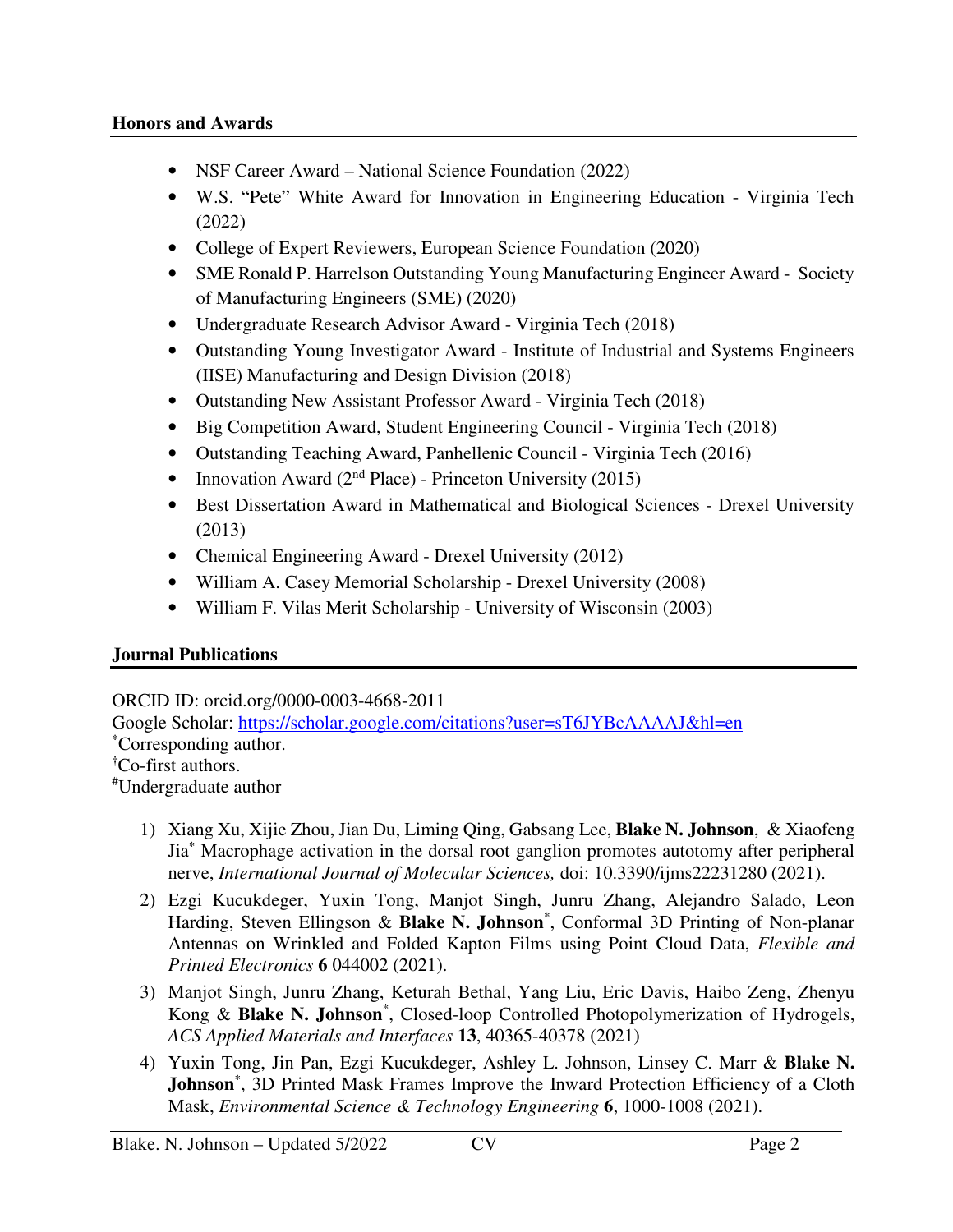# Front Cover

- 5) Yang Zhang, Xiang Xu, Yuxin Tong, Xijie Zhou, Jian Du, Shouwei Yue, Gabsang Lee, Blake N. Johnson & Xiaofeng Jia<sup>\*</sup>, Therapeutic Effects of Neural Crest Stem Cells on Pain and Spinal Cord Changes After Sciatic Nerve Transection, *Stem Cell Research & Therapy* **12**, 180 (2021).
- 6) Camden A. Chatham, Garrett F. Godshall, Timothy E. Long, Michael J. Bortner, **Blake N.**  Johnson, Christopher B. Williams<sup>\*</sup> Interpreting transient temperature profiles for available coalescence time and prediction of mechanical property plateau in powder bed fusion additive manufacturing, *Materials and Design* **201** 109474 (2021).
- 7) Yujing Zhang, Xiyuan Li, Jongwoon Kim, Yuxin Tong, Emily Thompson, Shan Jiang, Ziang Feng, Li Yu, Jinhua Wang, Dong Ha, Harald Sontheimer, **Blake N. Johnson** & Xiaoting Jia\* , Thermally Drawn Stretchable Electrical and Optical Fiber Sensors for Multimodal Extreme Deformation Sensing, *Advanced Optical Materials* 2001815 (2020).
- 8) Ellen Cesewski, Manjot Singh, Yang Liu, Junru Zhang, Alexander P. Haring, & **Blake N.**  Johnson<sup>\*</sup>, Real-time Characterization of Hydrogel Viscoelastic Properties and Gelation Processes Transitions using High-order Modes in Cantilever Sensors, *Journal of Applied Physics* **128**, 174502 (2020).
- 9) Garret Burks, Manjot Singh, Raffaella De Vita, **Blake N. Johnson** & Alexander Leonessa\* , Effect of Mechanical Properties on the Dynamics of Self-Oscillating Synthetic Vocal Folds, *Journal of Dynamic Systems, Measurement and Control*, DS-19-1541 (2020).
- 10) Alexander P. Haring**†** , Shan Yuan**†** , Katherine Barron, Emily Thompson, Harald Sontheimer, Jia-Qiang He, Xiaoting Jia & **Blake N. Johnson**\* , 3D bioprinting using hollow multifunctional fiber impedimetric sensors, *Biofabrication*, **12** (2020).
- 11) Yuxin Tong**†** , Ziang Feng**†** , Jongwoon Kim, John Robertson, Xiaoting Jia\* & **Blake N. Johnson**\* , 3D Printed Multi-functional Fibers, *Nano Energy*, 104973 (2020).
- 12) Alexander P. Haring, Manjot Singh, Miharu Koh,<sup>#</sup> Ellen Cesewski, David Dillard, Zhenyu Kong & **Blake N. Johnson**\* , Real-time Characterization of Hydrogel Viscoelastic Properties and Sol-Gel Phase Transitions using Cantilever Sensors, *Journal of Rheology*, **64**, 837 (2020).
- 13) Ellen Cesewski and **Blake N. Johnson**\* , Electrochemical Biosensors for Pathogen Detection, *Biosensors and Bioelectronics*, **159**, 112214 (2020).
- 14) Alexander P. Haring<sup>†</sup>, Emily Thompson<sup>†</sup>, Sahil Laheri<sup>#</sup>, Raymundo Hernandez, Megan E. Harrigan, Taylor Lear, Harald Sontheimer & **Blake N. Johnson**\* , 3D Printed Competitive Migration Assays with Spatially-programmable Release Sources, *Advanced Biosystems* **4**, 1900225 (2020).
- 15) Yuxin Tong, Ezgi Kucukdeger, Justin Halper, Ellen Cesewski, Elena Karakozoff<sup>#</sup>, Alexander P. Haring, David McIlvain<sup>#</sup>, Manjot Singh, Nikita Khandelwal<sup>#</sup>, Alex Meholic<sup>#</sup>, Sahil Laheri<sup>#</sup>, Akshay Sharma & Blake N. Johnson<sup>\*</sup>, Low-cost Sensor-integrated 3D Printed Personalized Prosthetic Hands for Children with Amniotic Band Syndrome: A Case Study in Sensing Pressure Distribution on an Anatomical Human-Machine Interface (AHMI) using 3D Printed Conformal Electrode Arrays, *PLOS One,* **14**, e00214120 (2019).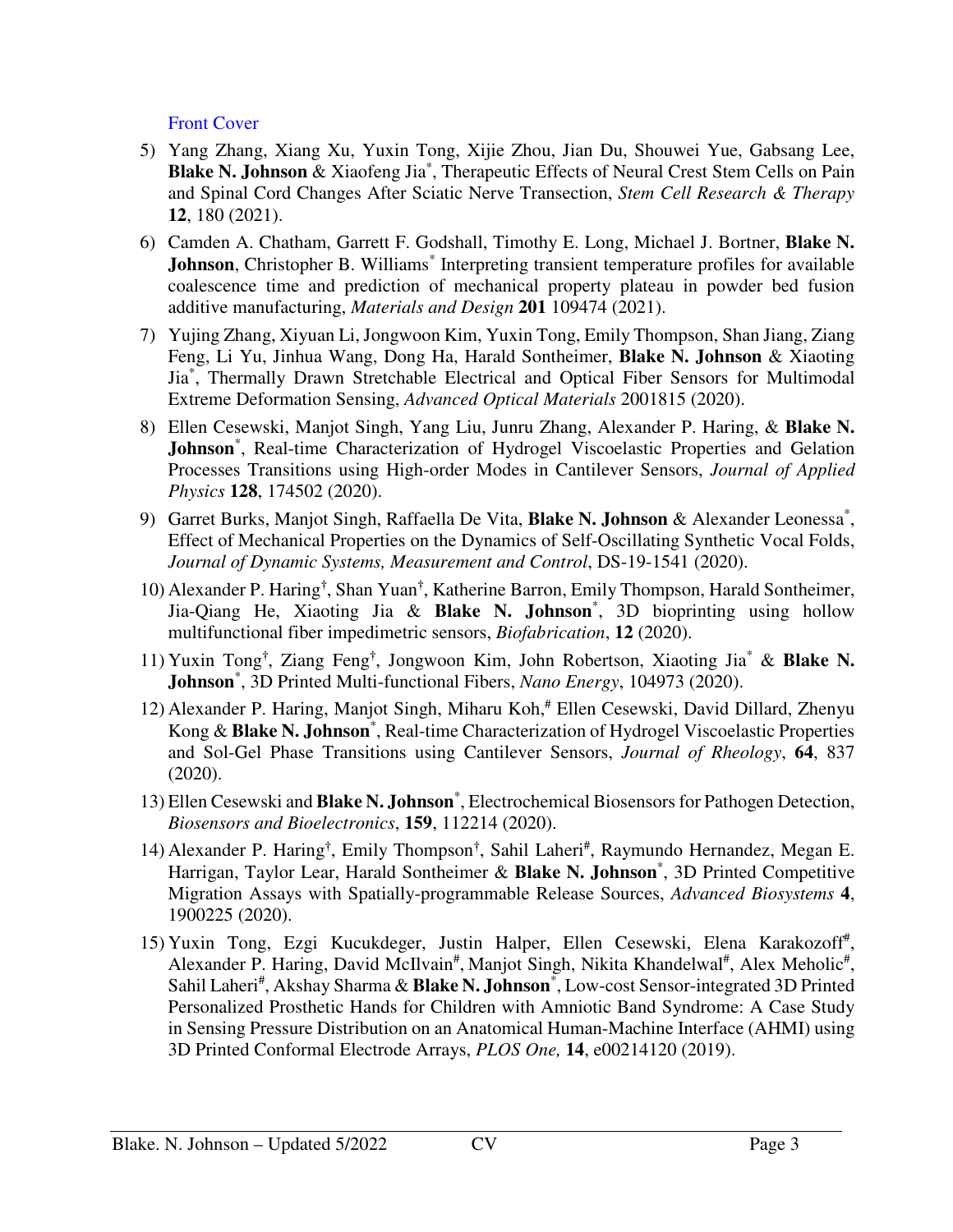Highlights: Smithsonian Institute's National Museum of American History (ACCelerate Festival 2019, Washington DC); FOX 5 DC; AAAS EurekaAlert; 3DPrintingIndustry.com ("Sensing the Perfect Fit of Prosthetics"); The Engineer; Science Times; and others.

- 16) Alexander P. Haring, Emily Thompson, Sahil Laheri#, Yuxin Tong, Ellen Cesewski, Harald Sontheimer & **Blake N. Johnson**\* , Process- and Bio-inspired Hydrogels for 3D Bioprinting of Soft Free-standing Neural and Glial Tissues, *Biofabrication*, **11**, 025009 (2019).
- 17) Manjot Singh, Alexander P. Haring, Yuxin Tong, Ellen Cesewski, Ross Jasper, Eric Ball, Eric Davis & **Blake N. Johnson**\* , 3D Printing of Solvent-cast Polymers, *ACS Applied Materials & Interfaces*, **11**, 6652-6661 (2019).
- 18) Lei Zhang, Guojing Yang, **Blake N. Johnson**, & Xiaofeng Jia\* , Three-dimensional (3D) Printed Tissue Engineered Scaffolds for Critical-sized Bone Defect Repair, *Acta Biomaterialia*, **84**, 16-33 (2019).
- 19)Jamie Murbach, Seth Currlin, Adrienne Widener, Yuxin Tong, Shrirang Chhatre Vivek Subramanian, David Martin, Blake N. Johnson, Kevin Otto\*, In Situ Polymerization of Poly(3,4-ethylene dioxythiophene) (PEDOT) for Peripheral Nerve Interfaces, *MRS Communications*, **8**, 1043-1049 (2018).
- 20) Megha Trivedi, Joann Jee, Suzanila Silva, Carmel Blomgren, Vasco M. Pontinha, Dave L. Dixon, Benjamin Van Tassel, Michael J. Bortner, Christopher Williams, Eric Gilmer, Alexander P. Haring, Justin Halper, **Blake N. Johnson**, Zhenyu Kong, Matthew S. Halquist, Paul F. Rochelau, Timothy Long, Thomas Roper & Dayanjan S. Wijesinghe\*, Additive Manufacturing of Pharmaceuticals for Precision Medicine Applications: A Review of the Promises and Perils in Implementation, *Additive Manufacturing*, **23**, 319-328 (2018).
- 21) Ellen Cesewski**†** , Alexander P. Haring**†** , Yuxin Tong, Michael D. Powell, Kaitlin Read, Manjot Singh, Rajan Thunkur, Sahil Laheri<sup>#</sup>, Michael D. Powell, Kaitlin Read, Kenneth J. Oestreich & **Blake N. Johnson**\* , Additive Manufacturing of Three Dimensional (3D) Microelectromechanical Systems for Acoustofluidic Application, *Lab on a Chip*, **18**, 2087- 2098 (2018).
- 22) Alexander P. Haring, Yuxin Tong, Justin Halper & **Blake N. Johnson**\* , 3D Printed Polypills with Programmable Multi-component Temporal Release Profiles via Core-Shell, Multilayer, and Gradient Distributions, *Advanced Healthcare Materials,* **7**, 1800213 (2018).

Back Cover

- 23) Yuxin Tong, Jamie M. Murbach, Vivek Subramanian, Shrirang Chhatre, Francisco Delgado, David C. Martin, Kevin J. Otto, Mario Romero-Ortega, & **Blake N. Johnson**\* , A Hybrid 3D Printing and Robotic-assisted Embedding Approach for Design and Fabrication of Nerve Cuffs with Integrated Locking Mechanisms, *MRS Advances*, **3**, 2365-2372 (2018).
- 24) Manjot Singh**†** , Yuxin Tong**†** , Kelly Webster, Ellen Cesewski, Alexander P. Haring, Sahil Laheri<sup>#</sup>, Timothy J. O'Brien, Charles H. Aardema, Bill Carswell, Ryan Senger, John L. Robertson, & **Blake N. Johnson**\* , 3D Printed Conformal Microfluidics for Isolation and Profiling of Biomarkers from Whole Organs, *Lab on a Chip*, **17**, 2561-2571 (2017).

Back Cover

Top 10% article in *Lab on Chip*.

Highlights: *Nature Reviews Materials (2020) doi.org/10.1038/s41578-020-00235-2*; 3Dprint.com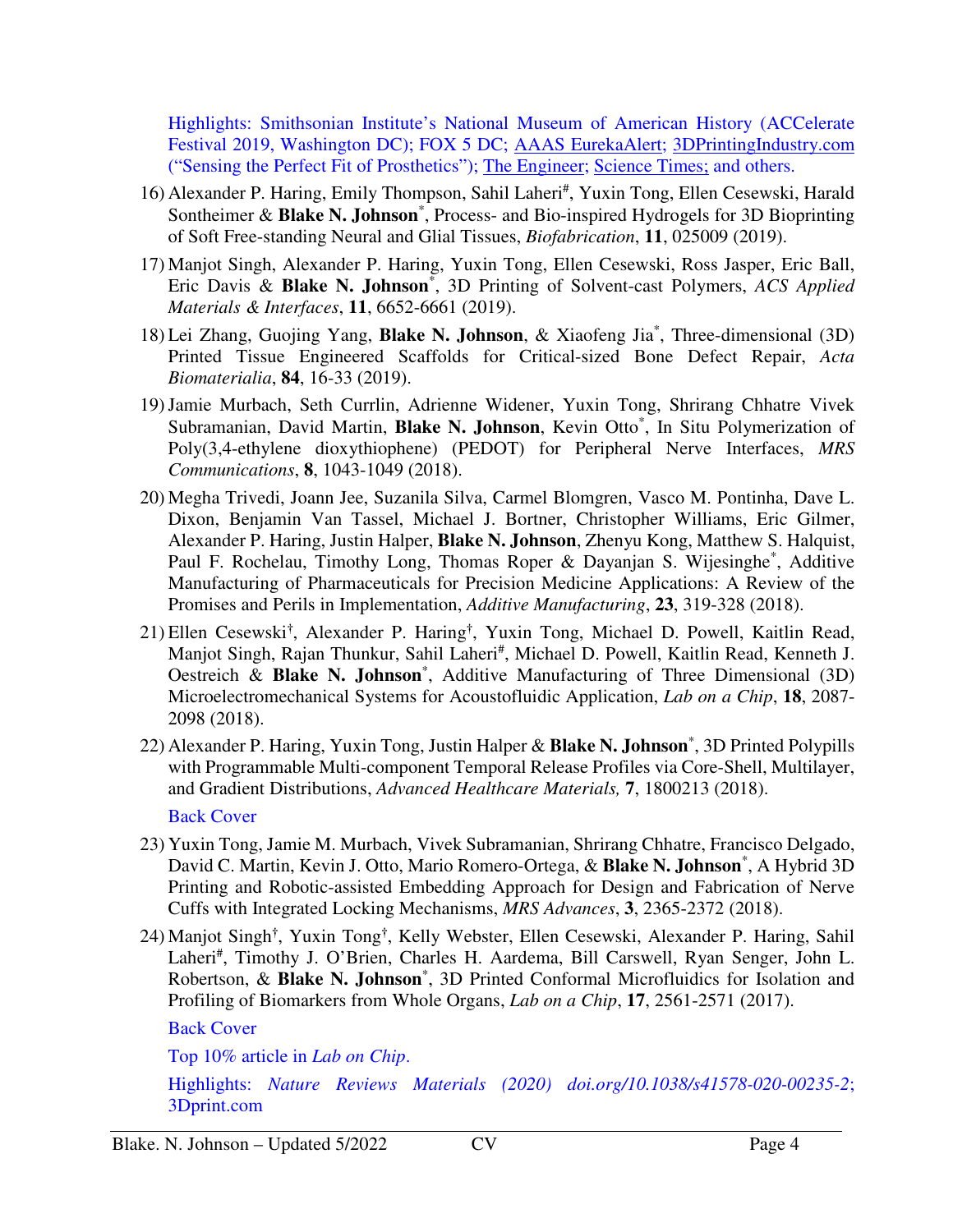- 25) Alexander P. Haring**†** , Assad Khan**†** , Guoliang Liu\* , & **Blake N. Johnson**\* , 3D Printed Functionally Graded Plasmonic Constructs, *Advanced Optical Materials*, **5**, 1-9 (2017). Front Cover
- 26) Alexander P. Haring, Harald Sontheimer & **Blake N. Johnson**\* , Microphysiological Human Brain and Neural Systems on a Chip: Potential Alternatives to Small Animal Models and Emerging Platforms for Drug Discovery and Personalized Medicine, *Stem Cell Reviews and Reports*, **13**, 381-406 (2017).
- 27) **Blake N. Johnson\*** & Raj Mutharasan, Acoustofluidic Particle Trapping, Manipulation, and Release using Dynamic-mode Cantilever Sensors*, Analyst*, **142**, 123-131 (2016).
- 28) **Blake N. Johnson**\* , Advanced Material Dispensing Technology: A Driving Force for 3D Printing Innovations, *IIE Magazine*, **48**, 54-55 (2016).
- 29) Yong Lin Kong**\*** , Maneesh K. Gupta, **Blake N. Johnson**, & Michael C. McAlpine**\*** , 3D Bionic Nanodevices, *Nano Today*, **11**, 330-350, (2016).
- 30) **Blake N. Johnson\*** & Xiaofeng Jia**\*** , 3D Printed Nerve Guidance Channels: Computer-aided Control of Geometry, Physical Cues, Biological Supplements and Gradients, *Neural Regeneration Research*, **11**, 1-2 (2016)*.*
- 31) **Blake N. Johnson\*** & Michael C. McAlpine**\* ,** From Print to Patient: 3D Printing Personalized Nerve Regeneration, *The Biochemist*, **38**, 28-31(2016).
- 32) **Blake N. Johnson†** , Karen Z. Lancaster**†** , Fanben Meng, Esteban A. Engel, Yong Lin Kong, Ian B. Hogue, Lynn W. Enquist & Michael C. McAlpine**\*** , 3D printed nervous system-on-achip, *Lab on a Chip*, **16**, 1393-1400, (2016).
- 33) **Blake N. Johnson**, Karen Z. Lancaster, Esteban A. Engel, Yong Lin Kong, Maneesh K. Gupta, Kellin Krick, Fanben Meng, Lynn W. Enquist, Xiaofeng Jia**\*** & Michael C. McAlpine**\*** , 3D printed anatomical nerve regeneration pathways, *Advanced Functional Materials*, **25**, 6205-6217 (2015).

Highlights: NPR (Roanoke); MIT Technology Review; NIH News and Events - Research Matters; IIE Magazine, the Virginia Tech News; and others.

34) Maneesh K. Gupta, Fanben Meng, Yong Lin Kong, Blake N. Johnson, Nina Masters<sup>#</sup>, Srikanth Singamaneni, & Michael C. McAlpine**\*** , 3D printed programmable release capsules, *Nano Letters*, **15**, 5321-5329 (2015).

Highlights: NIH National Institute of Biomedical Imaging and Bioengineering.

35) Yong Lin Kong, Ian Tamargo# , H. Kim, **Blake N. Johnson,** Maneesh K. Gupta, T.-W. Koh, Huai-An Chin, Barry P. Rand, Daniel A. Steingart, & Michael C. McAlpine**\*** , 3D printed quantum dot light-emitting diodes, *Nano Letters* **14**, 7017-7023 (2014). Highlights: *Nature* (2014) **515**, 468; *Nature* (2015) **518,** 42-43; and MIT Technology

Review.

- 36) **Blake N. Johnson** & Raj Mutharasan**\*** , Biosensor-based microRNA detection: techniques, design, performance, and challenges. *Analyst* **139**, 1576-1588, (2014).
- 37) **Blake N. Johnson** & Raj Mutharasan**\*** , Reduction of nonspecific protein adsorption on cantilever biosensors caused by transverse resonant mode vibration. *Analyst* **139**, 12333- 12341, (2014).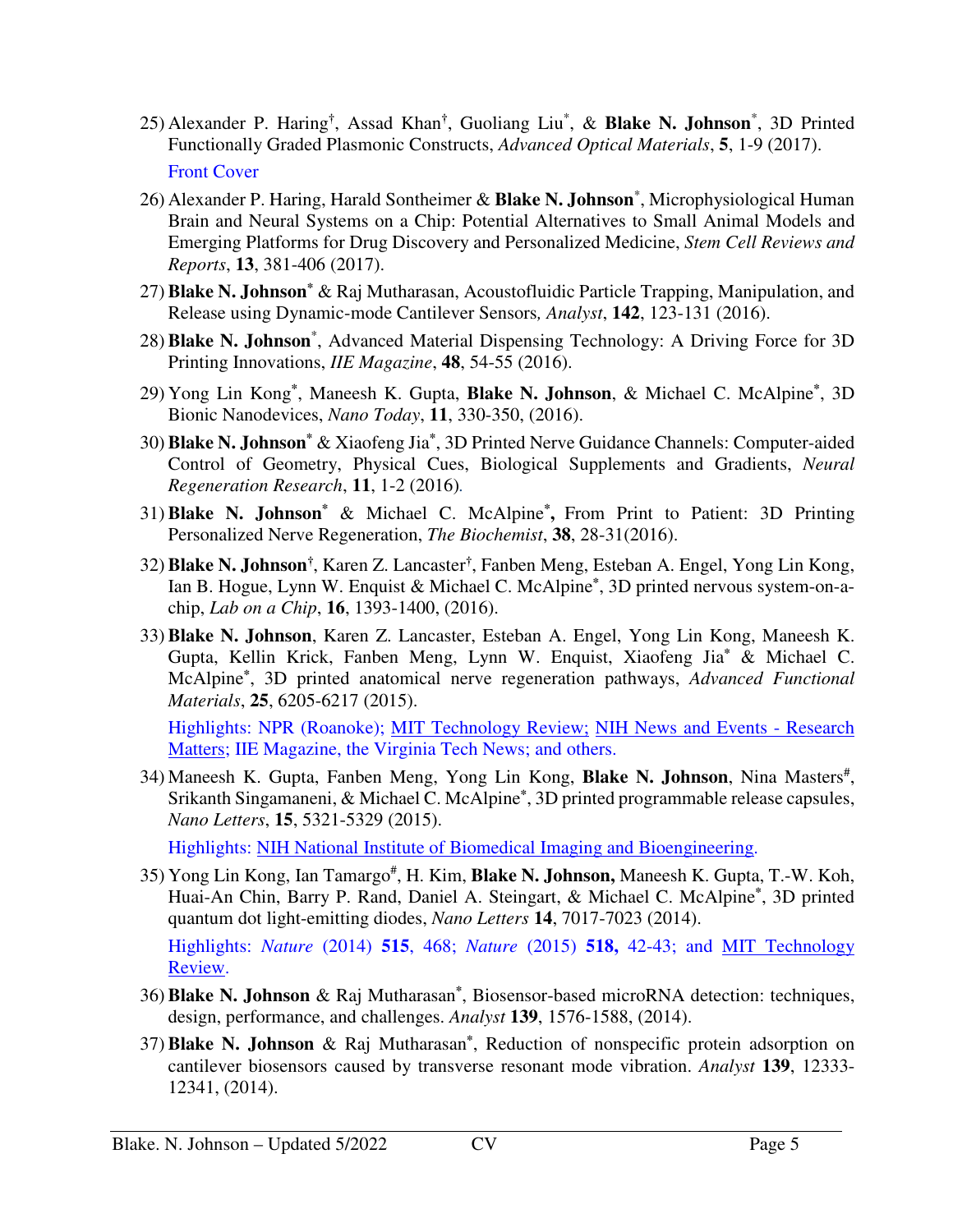- 38) **Blake N. Johnson** & Raj Mutharasan**\*** , A cantilever biosensor-based assay for toxinproducing cyanobacteria *Microcystis aeruginosa* using 16S rRNA. *Environmental Science & Technology* **42**, 12333-12341, (2013)*.*
- 39) **Blake N. Johnson** & Raj Mutharasan**\*** , Electrochemical piezoelectric-excited millimetersized cantilevers (ePEMCs) for simultaneous dual transduction biosensing. *Analyst* **138**, 6365-6371, (2013).
- 40) **Blake N. Johnson**, Harsh Sharma, & Raj Mutharasan**\*** , Torsional and lateral anchor cantilever sensors. *Analytical Chemistry* **85**, 1760-1766, (2013).

Highlights: SeparationsNOW.com.

- 41) **Blake N. Johnson** & Raj Mutharasan**\*** , Regeneration of gold surfaces covered by adsorbed thiols and proteins using liquid-phase hydrogen peroxide-mediated UV-Photooxidation. *Journal of Physical Chemistry C* **117**, 1335-1341, (2013).
- 42) **Blake N. Johnson** & Raj Mutharasan**\*** , Sample preparation-free real-time detection of microRNA in human serum using piezoelectric biosensors at attomole level. *Analytical Chemistry* **84**, 10426-10436, (2012).

Highlights: Drexel Engineering News.

- 43) **Blake N. Johnson** & Raj Mutharasan**\*** , pH Effect on protein G orientation on gold surfaces and characterization of adsorption thermodynamics. *Langmuir* **28**, 6928-6934*, (*2012).
- 44) **Blake N. Johnson** & Raj Mutharasan**\*** , Biosensing using dynamic-mode cantilever sensors: A review. *Biosensors and Bioelectronics* **32**, 1-18, (2012).
- 45) **Blake N. Johnson** & Raj Mutharasan**\*** , A novel experimental technique for determining node location in resonant mode sensors. *Journal of Micromechanics and Microengineering* **21**, 065027, (2011).
- 46) **Blake N. Johnson** & Raj Mutharasan**\*** , The origin of low-order and high-order impedancecoupled resonant modes in piezoelectric-excited millimeter-sized cantilever (PEMC) sensors: Experiments and finite element models. *Sensors and Actuators B: Chemical* **155**, 868-877, (2011).
- 47) **Blake N. Johnson** & Raj Mutharasan**\*** , Persistence of bending and torsional modes in piezoelectric-excited millimeter-sized cantilever (PEMC) sensors in viscous liquids – 1 to 1,000 cP. *Journal of Applied Physics* **109**, 066105**,** (2011).
- 48) Harsh Sharma, Ramji S. Lakshmanan, **Blake N. Johnson**, & Raj Mutharasan**\*** , Piezoelectric cantilever sensors with asymmetric anchor exhibit picogram sensitivity in liquid. *Sensors and Actuators B: Chemical* **153**, 64-70, (2011).
- 49) **Blake N. Johnson** & Raj Mutharasan**\*** , Expression of picogram sensitive bending modes in piezoelectric cantilever sensors with non-uniform electric fields generated by asymmetric electrodes. *Review of Scientific Instruments* **81**, 125108, (2010).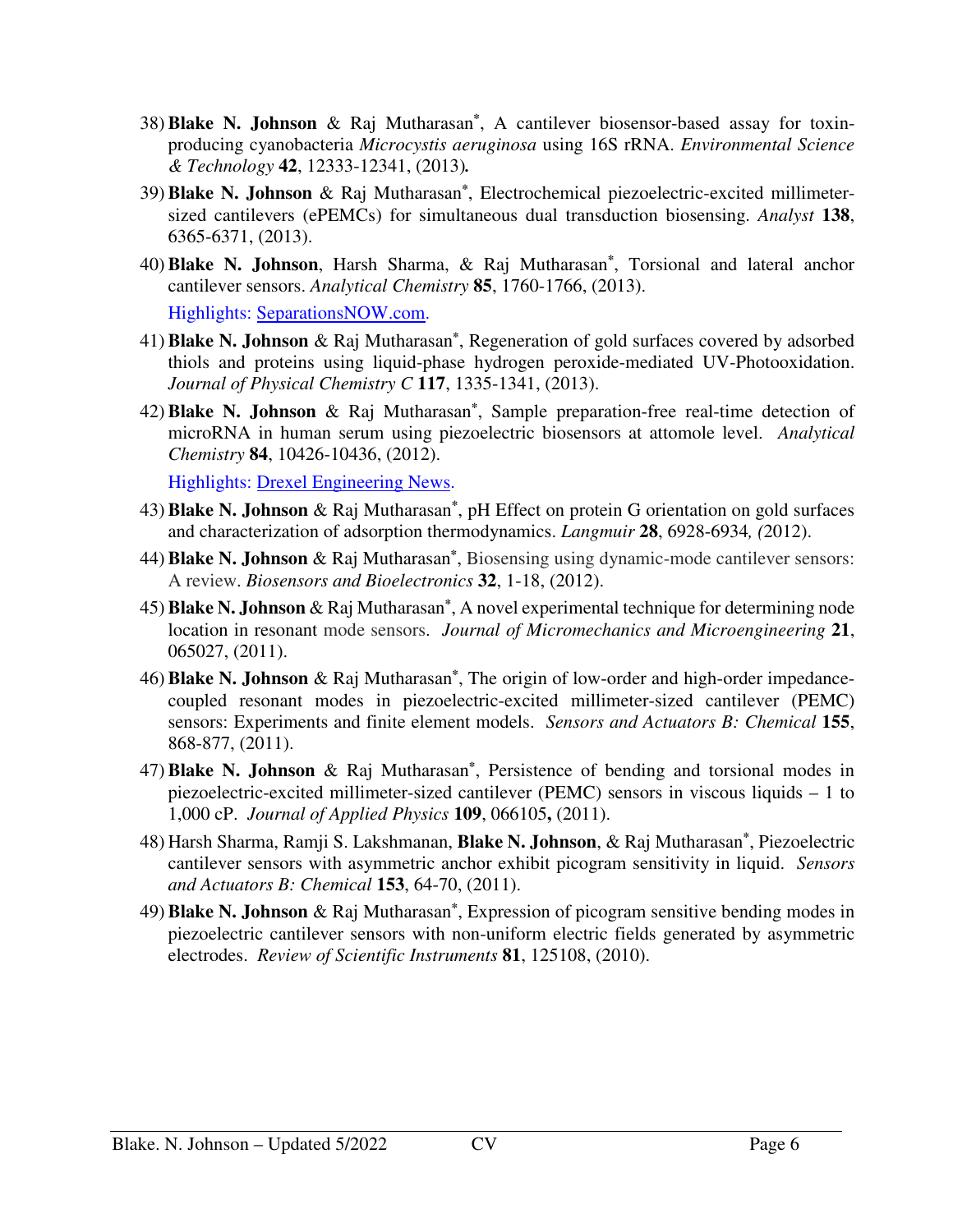- 1) Yang Liu & **Blake N. Johnson\*** , Chapter 10: Electrochemical Biosensors for Detection of SARS-CoV-2 In: *Sensing Tools and Techniques for COVID-19: Developments and Challenges in Analysis and Detection of Coronavirus.* Editors: Sudheesh Shulka & Chaudhery Hussain, Elsevier, Under Review.
- 2) Alexander Haring & **Blake N. Johnson\*** , Chapter 6: Brain(s)-on-a-chip systems for modeling disease pathogenesis. In: *Organs-on-a-chip: Engineered Microenvironments for Safety and Efficacy Testing.* Editors: David Bovard, Julia Hoeng, & Manuel C. Peitsch, Elsevier, (2019)*.* ISBN: 978-0-12-817202-5
- 3) Alexander P. Haring, Ellen Cesewski & **Blake N. Johnson\*** *,* Chapter 17: Piezoelectric cantilever biosensors for label-free, real-time detection of DNA and RNA. In: *Biosensors and Biodetection: Methods and Protocols, Volume 2: Electrochemical, Bioelectronic, Piezoelectric, Cellular and Molecular Biosensors.* Editors: Avraham Rasooly & Ben Prickril, Springer, (2017).
- 4) **Blake N. Johnson** & Raj Mutharasan**\*** , Chapter 16: Biosensors. In: *Resonant MEMS: Principles, Modeling, Implementation and Applications.* Editors: Oliver Brand, Isabelle Dufour, Stephen Heinrich, Fabien Josse, Jan G. Korvink, & Osamu Tabata, Advanced Micro & Nanosystems Series, Wiley-VHC Verlag, (2013).

#### **Books**

# **Under Preparation**

1) **Blake N. Johnson\*** , Machine Learning for Chemical, Bio-, and Compositional Analysis. Elsevier. *Proposal Under Review* (2020).

# **Conference Papers**

- 1) Srikanthan Ramesh\* , Sam Gerdes, Sharon Lau, Azadeh Mostafavi, Zhenyu Kong, **Blake Johnson**, Ali Tamayol, Prahalada Rao, Iris Rivero, Rheological, In Situ Printability and Cell Viability Analysis of Hydrogels for Muscle Tissue Engineering, 2018 Annual International Solid Freeform Fabrication (2018).
- 2) **Blake N. Johnson** & Raj Mutharasan**\*** , The Origin of Mass-change Sensitivity within Piezoelectrically-actuated Millimeter-sized Cantilever (PEMC) sensors: Vibrational Analysis through Experiment and Finite Element Modeling, Proceedings of the COMSOL Conference, 1-5 (2009).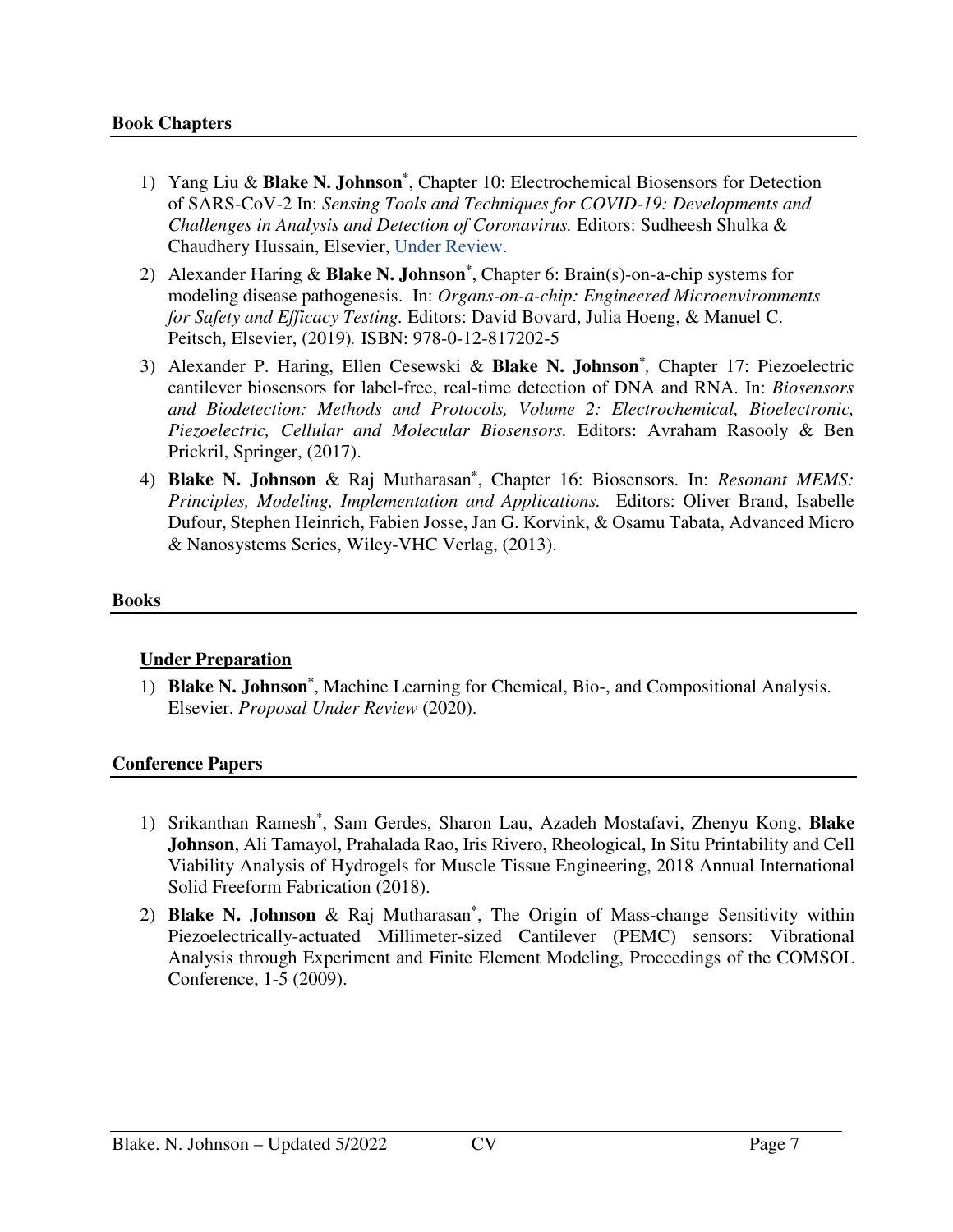- 1) Michael C. McAlpine & **Blake N. Johnson**, Method of producing a 3D subject specific biomimetic nerve conduit, *US Patent 10,405,963 B2* (2019).
- 2) Raj Mutharasan, **Blake N. Johnson**, Ramji S. Lakshmaman, & Harsh Sharma, Asymmetric sensor. *US Patent 10,139,270 B2* (2018).
- 3) Michael C. McAlpine, Manu Mannoor, Yong Lin Kong, & **Blake N. Johnson**, Multifunctional hybrid devices/structures using 3D printing, *US Patent 9,517,128* (2016).
- 4) Raj Mutharasan, Sen Xu, **Blake N. Johnson**, Harsh Sharma, & Ramji S. Lakshmaman, Detection and measurement of mass change using an electromechanical resonator. *US Patent 8,809,065* (2014).

#### **Non-Provisional Patent Applications**

1) Raj Mutharasan & **Blake N. Johnson**, Dual-mode sensor. *US App. # 14/467,493* (2013).

#### **Provisional Patent Applications and Intellectual Property Disclosures**

- 1) **Blake N. Johnson** & Manjot Singh, Three-dimensional (3D)-Printed Well Plate-integrated Piezoelectric Cantilever Sensors for Cell Culture Monitoring. VTIP 21-032 (2022). *US Provisional App. 63/327,089* (2022).
- 2) **Blake N. Johnson**, Yuxin Tong, John Robertson, Zhang Feng, and Xiaoting Jia, Threedimensional (3D)-Printable Stretchable Triboelectric Nanogenerator Fibers, Devices Made Therewith, and a Method of 3D Printing the Fibers. VTIP 20-053 *US Provisional App. 63/016,628* (2020).
- 3) **Blake N. Johnson**, Alexander Haring, Manjot Singh, Junru Zheng, Sensor-based High Throughput Rheological Characterization. VTIP 20-049. *US Provisional App. 63/010,62* (2020).
- 4) **Blake N. Johnson**, Alexander Haring, Manjot Singh, Junru Zheng, Sensor-based High Throughput Material Characterization Platform and Methods of Uses Thereof. PTC/US21/27521. *International Patent Application* (2021).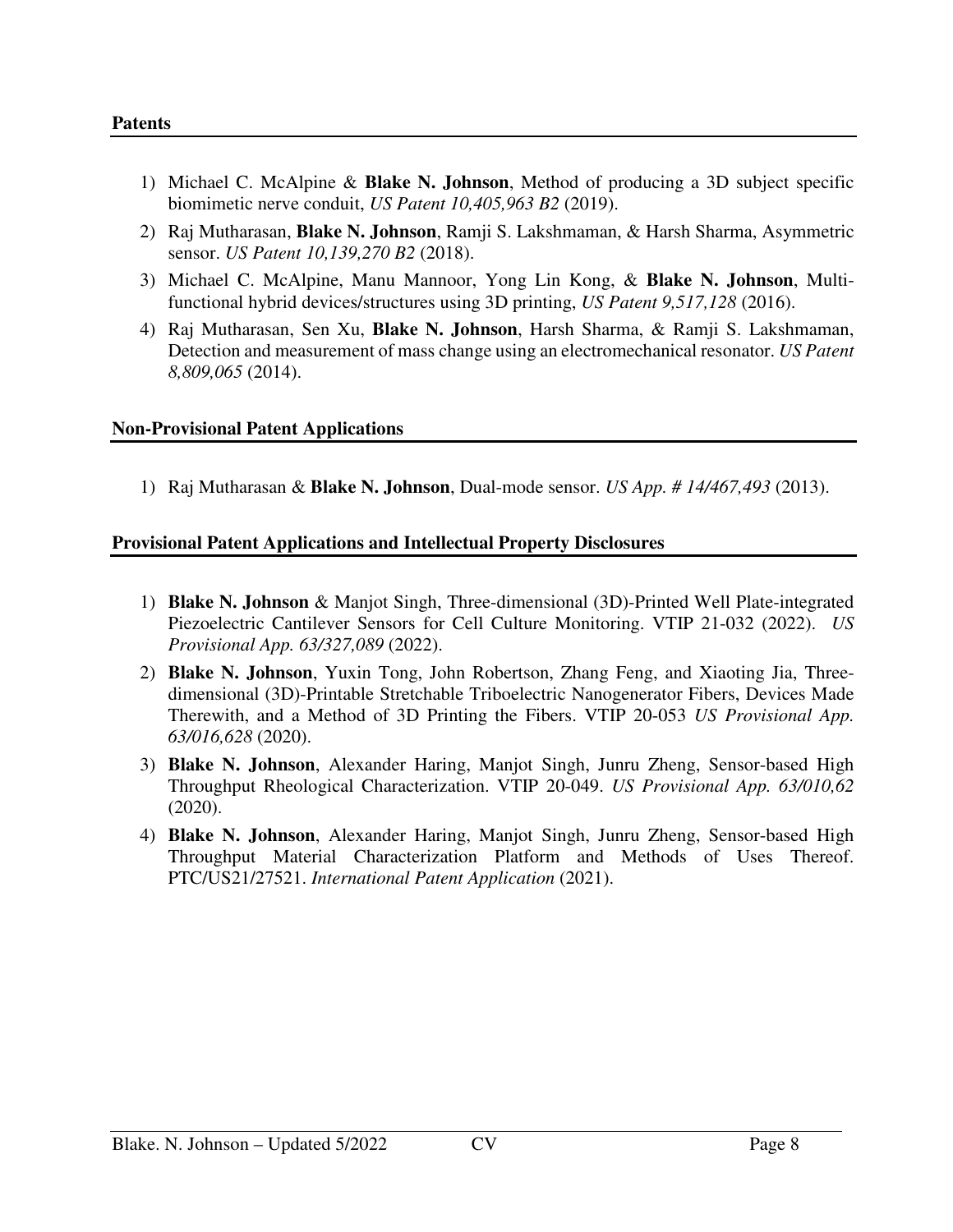#### **Funded Grants and Contracts**

| <b>Funding Category</b>      | <b>Total</b> | <b>Personal Share</b> |
|------------------------------|--------------|-----------------------|
| External                     | \$27,226,645 | \$1,939,685           |
| Internal/External            | \$80,000     | \$72,500              |
| Internal                     | \$110,000    | \$70,000              |
| <b>Total Funded Research</b> | \$27,416,645 | \$2,082,185           |

Table 2 – Summary of Sponsored Research and Grants Awarded

- 1. **Blake N. Johnson, National Science Foundation**, CAREER: Transforming Biosensor Reliability using Sensor Time-series Data and Physics-based Machine Learning. 5 years, \$542,197, Virginia Tech, (2022). Personal Share 100% = \$542,197
- 2. John Robertson, **Blake N. Johnson**, Xiaoting Jia, Elham Morshedzadeh, **Virginia Tech ICTAS EFO Opportunity Seed Investment Grant,** Multi-sensor array/system (MSAS) for real-time monitoring of patients during hemodialysis (HD) treatment. 1 year, \$10,000, Virginia Tech, (2021). Personal Share  $10\% = $1,000$
- 3. **Blake N. Johnson** & Shayn Peirce-Cottler, **National Science Foundation**, EAGER: Collaborative Research: High-throughput Real-time Monitoring of Tissue Mechanical Property Change via Impedimetric Sensor Arrays. 3 years, \$300,000, Virginia Tech, (2021). Personal Share  $58\% = $174,817$

*Industry Collaborator:* Space Tango, Inc.

- 4. Maren Roman, Alan Esker, Robert Moore, Sanket Deshmuhk, Valerie Welborn, Kevin Edgar, & **Blake N. Johnson, National Science Foundation**, Partnership for Research and Education in Materials to Fuel Opportunities for Successful and Transformative Retention of Chemistry Majors (PREM to FOSTER-Chem) in Graduate Programs. 3 years, \$839,980, Virginia Tech, (2021). Personal Share 13% = \$109,197
- 5. **Blake N. Johnson**, **Advanced Regenerative Medicine Institute**, Sensitive and Selective Continuous Monitoring of Secreted Genes in Tissue Cultures using Label-free Cantilever Biosensors. 1.5 years, \$489,322, Virginia Tech, (2020). Personal Share 100% = \$489,322

*Industry Collaborators:* Rockwell Automation & Scientific Bioprocessing, Inc.

6. Maren Roman, Alan Esker, **Blake N. Johnson**, Narasimhamurthy Shanaiah , Rich Helm, Sanket Deshmukh, Zhenyu Kong, John Matson & Robert Moore, **National Science Foundation**, Glycomaterials Materials Innovation Platform (GlycoMIP). 5 years, \$22,900,000, Virginia Tech, (2020). Personal Share  $\sim 2\% = \$403,252$ 

https://glycomip.org/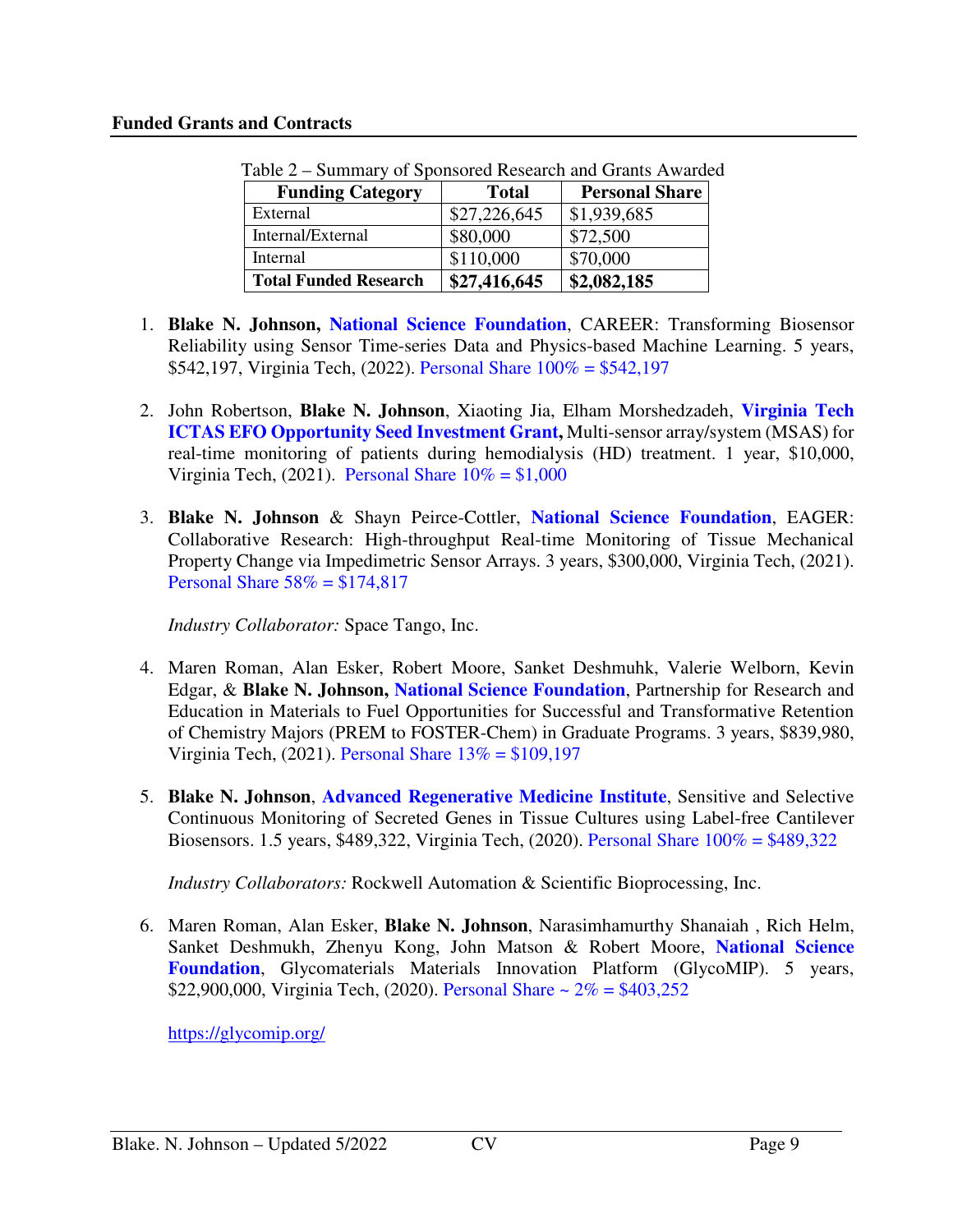- 7. **Blake N. Johnson** & Alejandro Salado, **Northrop Grumman Corporation**, 3D-Printing of Electronics on Thermal Blankets to Enable Fast Manufacturing and Integration of Satellites, 1 year, \$20,000, Virginia Tech, (2019). Personal Share =  $100\% = $12,500$
- 8. **Blake N. Johnson**, **Northrop Grumman Corporation**, Sensor-Process Integration for Closed-loop Controlled Conformal Additive Manufacturing on Certified/Airworthy Parts in the Presence of Mechanical Disturbances, 1 year, \$20,000, Virginia Tech, (2019). Personal Share =  $100\%$  = \$20,000
- 9. **Blake N. Johnson**, **Northrop Grumman Corporation**, Closed-loop Controlled Tool Path Programming Algorithms for Inspection, Repair, and Post-processing Modification of Geometrically Complex Flight Certified/Airworthy Parts via Conformal Additive Manufacturing (AM), 1 year, \$20,000, Virginia Tech, (2019). Personal Share =  $100\%$  = \$20,000
- 10. **Blake N. Johnson**, Walter Lee, Bevlee Watford, David Knight, **National Science Foundation**; DUE-1644138; Supplement: The Virginia Tech Network for Engineering Transfer Students (VT-NETS), 4 years, \$400,612, Virginia Tech, (2018). Personal Share =  $40\% = $184.245$ .
- 11. **Blake N. Johnson**, Akshay Sharma, David Dillard, **Virginia Tech Institute for Creativity Arts & Technology**, Scanning-driven Design, Additive Manufacturing, and Assessment of Patient-Specific Biomedical Devices: From Personalized Prosthetics for Children with Amniotic Band Syndrome to Bio-inspired Prosthetics for Organ Transplantation, 1 year, \$20,000, Virginia Tech, (2018). Personal Share =  $100\%$  = \$20,000.
- 12. **Blake N. Johnson**, **Air Force Research Laboratory via UES, Inc.,** High Throughput Physical Property Extraction from Bio-engineered Protein Hydrogels via Dynamic Acoustic Analysis, 1 year, \$67,731, Virginia Tech, (2018). Personal Share = 100% = \$67,731
- 13. **Blake N. Johnson**, **Virginia Tech Student Engineering Council**, Design and Fabrication of Personalized and Bio-inspired Prosthetic Devices for Children with Amniotic Band Syndrome and Smart Perfusion of Whole Organs via an Integrated Structured Light Scanning and Additive Manufacturing Process, 1 year, \$10,000, Virginia Tech, (2018). Personal Share  $= 100\% = $10,000$
- 14. **Blake N. Johnson**, **Northrop Grumman Corporation**, Tool Path Programming for Inspection, Repair, and Post-processing Modification of Geometrically Complex Flight Certified/Airworthy Parts via Conformal Additive Manufacturing (AM), 1 year, \$20,000, Virginia Tech, (2018). Personal Share =  $100\% = $20,000$
- 15. Zhenyu Kong, **Blake Johnson**, and Haibo Zeng, **National Science Foundation**; CMMI-1739318; CPS: Medium: Collaborative Research: Cyber-Enabled Online Quality Assurance for Scalable Additive Bio-Manufacturing, 3 years, \$800,000, Virginia Tech, (2017). Personal Share =  $35\%$  = \$280,000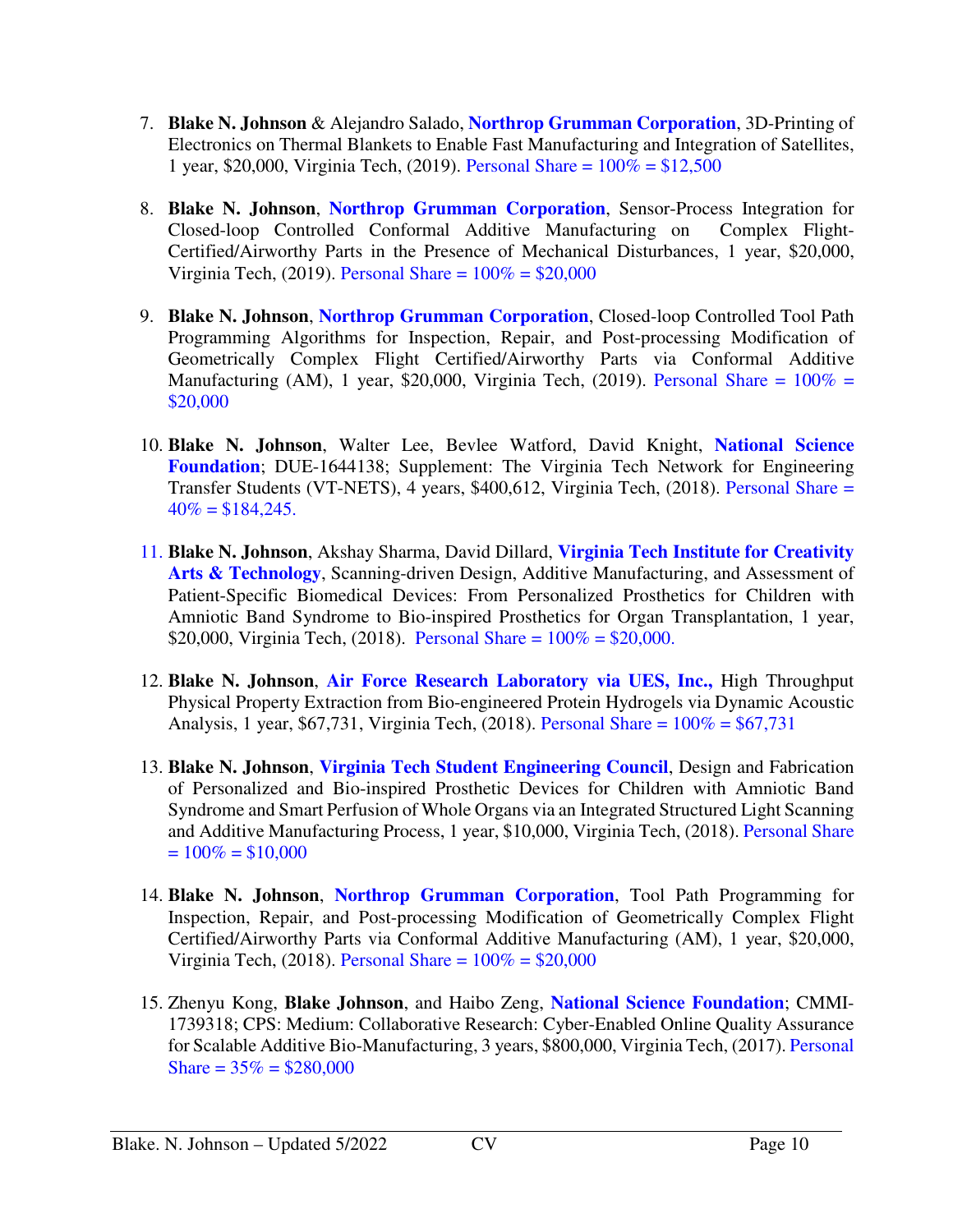*Industry Collaborator:* Cellink

- 16. Kenneth Oestreich and **Blake N. Johnson**, **Virginia Tech Institute for Critical Technology and Applied Science**, Junior Faculty Award, A Novel Bioengineering Approach to Manufacture CAR T Cells for Immunotherapy, 2 years, \$80,000, Virginia Tech, (2017). Personal Share =  $50\% = $40,000$
- 17. Carolina Tallon, Celine Hin, Michael Bortner, Christopher William s, Srinath Ekkad, Alan Druschitz, Earl Foster, Alexander Aning, **Blake N. Johnson**, Guo Quan Lu, Peizhen Lu, Shashank Priya, David Clark, & Hang Yu, **Office of Naval Research**, Defense University Research Instrumentation Program; Hot Isostatic Press for Advanced Manufacturing and Materials Development, \$895,000, Virginia Tech,  $(2016)$ . Personal Share =  $2\%$  = \$17,900
- 18. **Blake N. Johnson**, **National Science Foundation**; CBET-1650601; EAGER: Non-invasive Sensing of Superficial Organ Tissue via Conforming Multi-parametric Microfluidic Organ Biosensors (MMOBs): Shifting the Paradigm for Organ Assessment, 3 years, \$164,000, Virginia Tech, (2016). Personal Share =  $100\% = $164,000$
- 19. Timothy Long, Susan Duncan, Christopher Williams, Robert Moore, Amanda Morris, **Blake N. Johnson**, John Matson, Louis Madsen, Bradford Mills, Shengfeng Cheng, Madeline Schreiber, & Judy Riffle, **National Science Foundation**; CHE-1560204; REU Site:INFEWS/N/P/H2O: Materials Innovation at the intersection of Food-Energy-Water Systems (MII-FEWS), 3 years, \$350,000, Virginia Tech, (2015). Personal Share =  $8\%$  = \$29,167

#### **Research Experience**

|           | Virginia Tech<br><b>Assistant Professor</b><br>Department of Industrial and Systems Engineering<br>Research: Advanced biomanufacturing, biofabrication, and biosensing                                                                                              | $2015$ – present |
|-----------|---------------------------------------------------------------------------------------------------------------------------------------------------------------------------------------------------------------------------------------------------------------------|------------------|
| $\bullet$ | Princeton University<br>Postdoctoral Associate<br>Department of Mechanical and Aerospace Engineering<br>Research: 3D bioprinting and multi-material 3D printing of functional materials and<br>devices<br>Sponsor: Professor Michael C. McAlpine                    | $2013 - 2014$    |
| $\bullet$ | Drexel University<br>Graduate Research Assistant<br>Department of Chemical and Biological Engineering<br>Research: Detection of cells and biomacromolecules in complex matrices using<br>label-free hybrid biosensors<br>Graduate Advisor: Professor Raj Mutharasan | $2008 - 2013$    |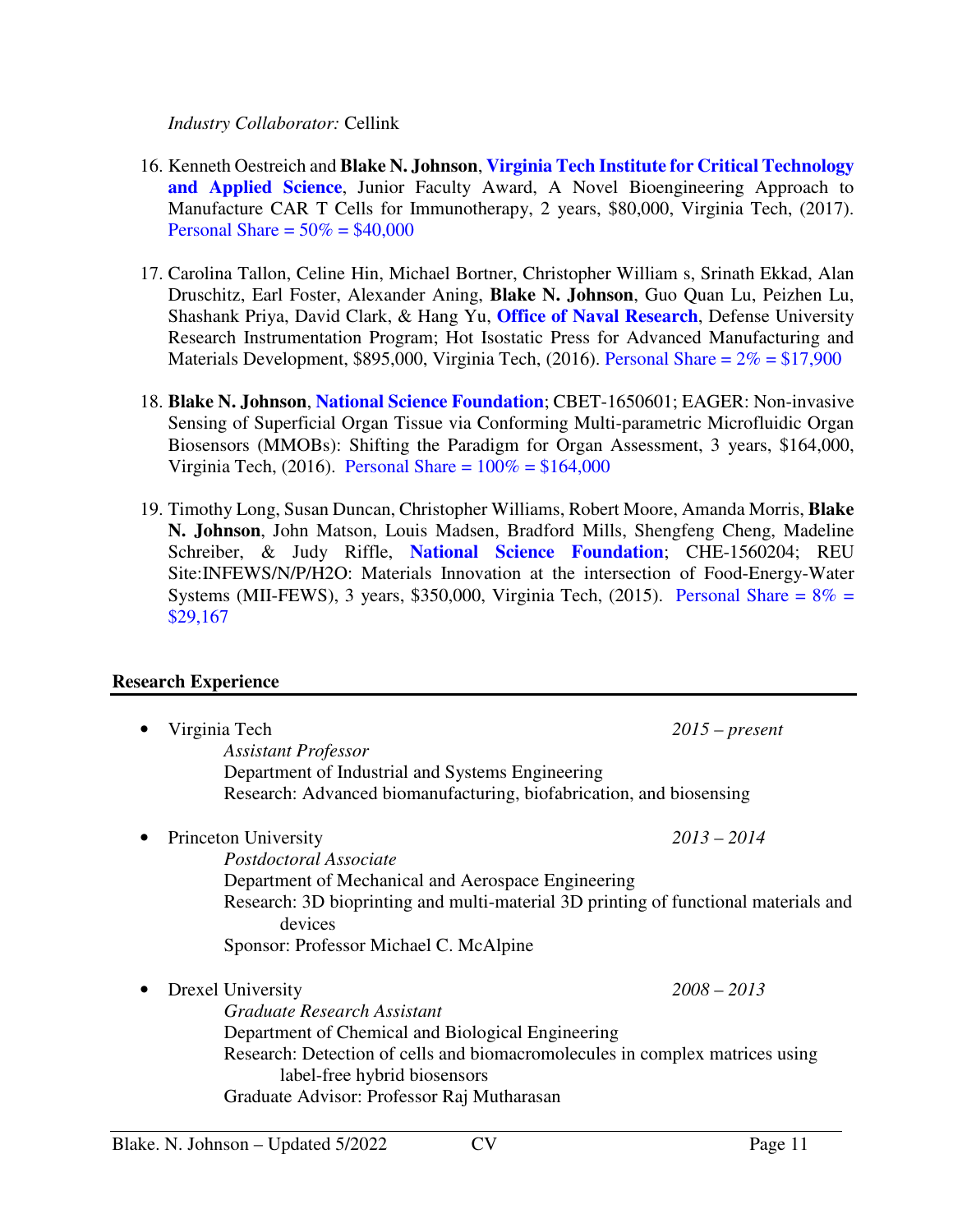| Academy of Natural Sciences of Philadelphia                        | $2012 - 2013$ |
|--------------------------------------------------------------------|---------------|
| Research Assistant                                                 |               |
| Department of Microbiology                                         |               |
| Research: Separation and phylogenetic characterization of algae    |               |
| Sponsor: Dr. Marina Potapova                                       |               |
| University of Wisconsin - Madison                                  | $2007 - 2008$ |
| Research Assistant                                                 |               |
| Department of Chemical and Biological Engineering                  |               |
| Research: Water-free biodiesel synthesis via anion-exchange resins |               |
| Undergraduate Advisor: Professor Thatcher W. Root                  |               |

# **Industry Experience**

| Precision Sensing and Analytics, LLC (Blacksburg, VA USA)<br>Founder and Chief Executive Officer                                                                 | 2022 - Present   |
|------------------------------------------------------------------------------------------------------------------------------------------------------------------|------------------|
| ProgrAM3D, LLC (Pembroke, VA USA)<br>Founder and Chief Executive Officer                                                                                         | $2016 - 2021$    |
| 3DNeuroTec, LLC (Planisboro, NJ USA)<br><b>Founder and Chief Executive Officer</b>                                                                               | $2015 - 2016$    |
| Leversense, LLC (Philadelphia, PA USA)<br>Research Scientist<br>Role: Development of multiplexed biosensor arrays<br>Advisors: Dr. Paul Horan; Pete Nagy, M.B.A. | $2010 - 2012$    |
| Eastwood Nursing Center (Negaunee, MI USA)<br><b>Junior Board Member</b>                                                                                         | $2013$ - Present |
| Norlite Nursing Center (Marquette, MI USA)<br><b>Junior Board Member</b>                                                                                         | $2013$ - Present |

# **Teaching and Pedagogical Interests**

- Subject Areas
	- o Manufacturing and Biomanufacturing Processes, Biosensing and Biosensors, Bioprocess Engineering, Chemical Engineering, Process Modeling and Engineering Mathematics
- Pedagogy o Active Learning Environments for Manufacturing Education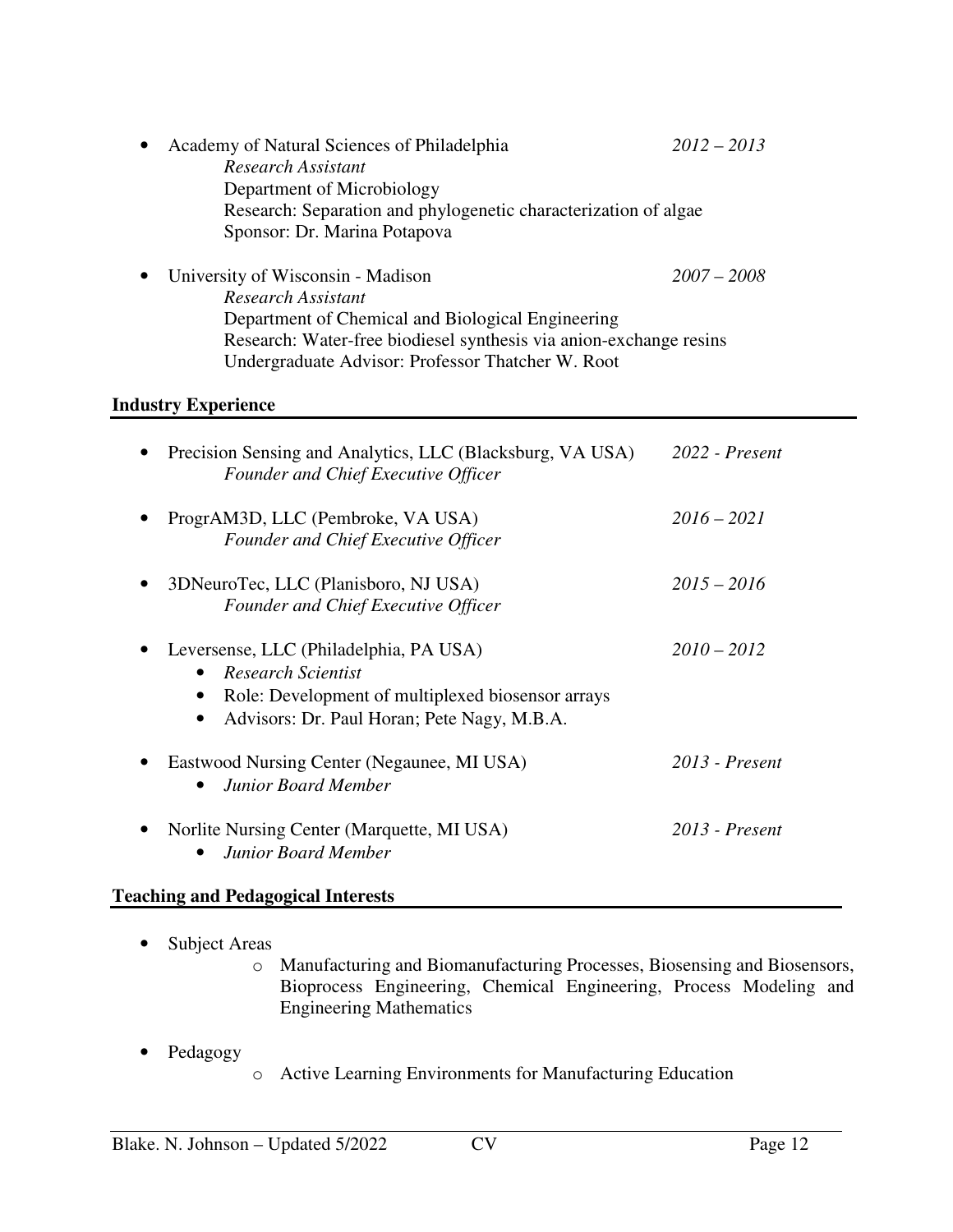o Experiential Learning for Computer-aided Manufacturing and Bio-inspired Design Education

#### **Workshops**

- 1) AI-Guided Materials Workshop. Virginia Tech, Blacksburg, VA 2022.
- 2) Learning about Machine Learning Workshop for Materials Research. Macromolecules Innovation Institute, Virginia Tech, Blacksburg, VA 2019.
- 3) 4<sup>th</sup> Annual Advanced Biomanufacturing Symposium, University of Virginia, Charlottesville, VA 2019.
- 4) ICORP Short Course: *Invitation-only* NSF-sponsored Workshop to Fund Entrepreneurial Technologists to Pursue Commercialization. Virginia Tech, Blacksburg, VA 2018.
- 5) Persh 2017: *Invitation-only* DOD-sponsored Workshop on the Interface Between Biological and Man-Made Materials. Institute for Defense Analysis, Alexandria, VA 2017.
- 6) NSF Proposal Writing Workshop, NAMRC-MSEC Conference, Blacksburg, VA 2016.
- 7) Proposal Development Institute, Virginia Tech, 2016.
- 8) Faculty Mentoring Program, Virginia Tech, 2016.
- 9) CIDER Course Development Program, Virginia Tech, 2015.
- 10) Workshop on Microalgal Culturing. UTEX Culture Collection, University of Texas. Austin, TX 2011.
- 11) COMSOL Multiphysics Finite Element Modeling Workshop, Boston, MA, 2009.

# **Seminars, Colloquia and Conference Proceedings (as Invited Speaker)**

- 1) High-Throughput Formulation and Characterization of Engineered Hydrogels, *AI-guided Materials Workshop*, Virginia Tech, April 2022.
- 2) Continuous Monitoring and High-Throughput Characterization of Engineered 3D Cell Culture Models, *Computational Tissue Engineering IGEP*, Virginia Tech, November 2021.
- 3) Fundamentals of Rheology, National Science Foundation MIP Seminar (GlycoMIP), Online Conference, June 2021.
- 4) Real-time Sensor-based Monitoring of 3D Bioprinting Processes, Department of Mechanical Engineering, University of Minnesota, Minneapolis, MN October 2020.
- 5) Bio-inspired Design and Additive Manufacturing using Point Cloud Data: from Anatomical Implantable Scaffolds, Personalized Wearables, to Organ-conforming Devices, Department of Industrial Design, Virginia Tech, October 2019.
- 6) Low-cost 3D Printed Personalized Bionic Prosthetic Hands for Children with Birth Defects, ACCelerate Creativity and Innovation Festival, Smithsonian's National Museum of American History, Washington DC, April 2019.
- 7) 3D Printed Anatomical Nerve Regeneration Pathways, *Regenerative Medicine Interdisciplinary Graduate Research Program*, Virginia Tech, Blacksburg, VA April 2018 (Oral Presentation).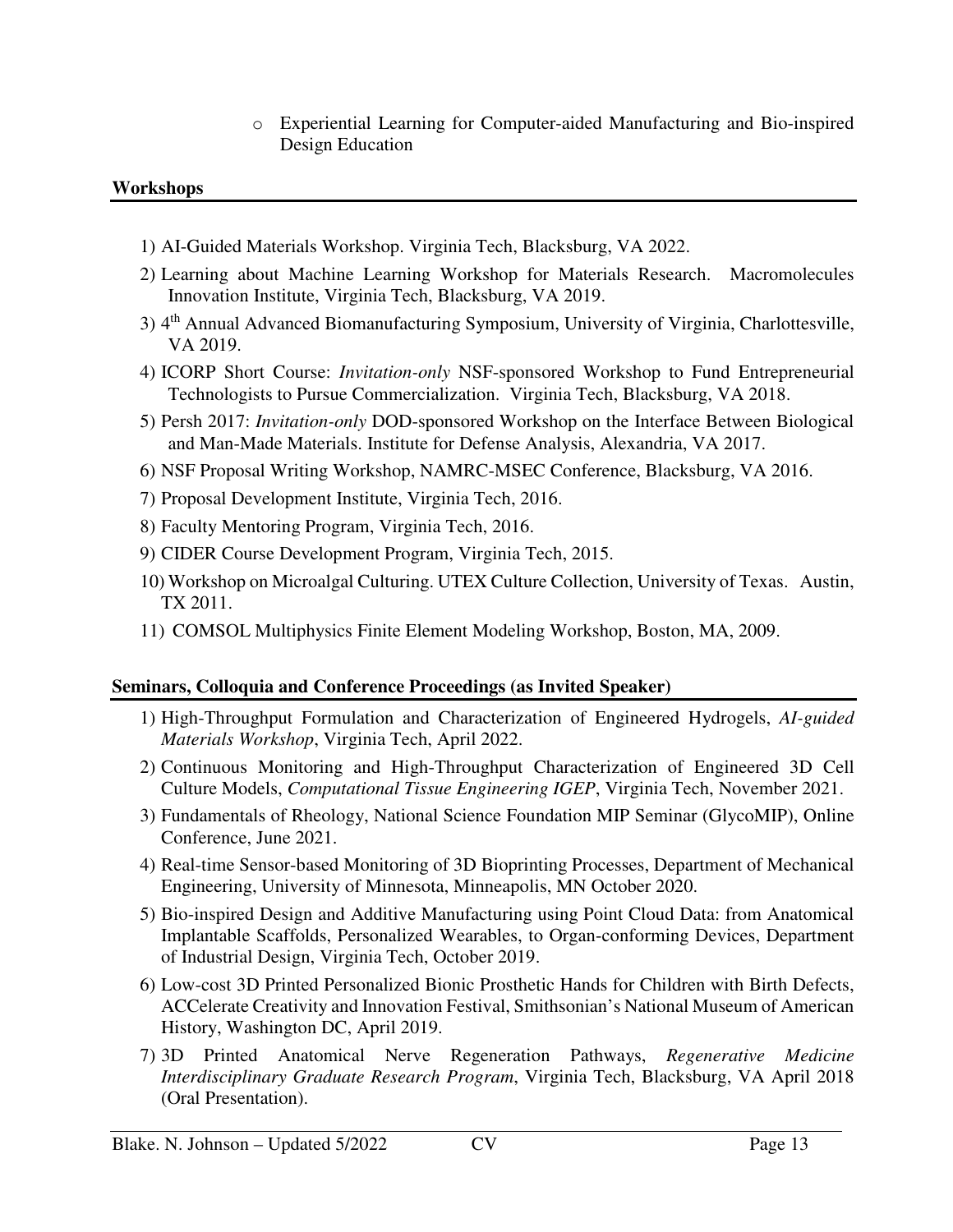- 8) Fiber Type Targeted In Situ Polymerized Electrodes for Peripheral Nerve Interface, *Materials Research Society (MRS) Conference*, Phoenix, AZ April 2018 (Paper & Oral Presentation).
- 9) 3D Printed Anatomical Nerve Regeneration Pathways, *3 rd International Interdisciplinary 3D Conference*, University of Pécs, Pécs, Hungary, October 2017 (Oral Presentation). **Keynote**
- 10) Hybrid Cantilever Biosensors for Sample Preparation-free Detection of miRNA in Human Serum, *Invitation-only* Symposium on Label-free Assay of Oncogenic/Tumor Suppressor Biomolecules, *American Chemical Society National Meeting*, Washington, DC August 2017 (Abstract & Oral Presentation).
- 11) 3D Printed Anatomical Nerve Regeneration Pathways, 2<sup>nd</sup> International Conference on 3D *Printing in Medicine*, Mainz, Germany, May 2017 (Oral Presentation). **Keynote**
- 12) Emergence of 3D Printed Materials for 3D Cell Culture, Medical Implants and Imaging: Persh 2017: *Invitation-only* DOD-sponsored Workshop on the Interface between Biological and Man-Made Materials. Institute for Defense Analysis, Alexandria, VA February 2017 (Oral Presentation).
- 13) 3D Printed Neural Systems on a Chip,  $5<sup>th</sup> International Conference on Glial Biology in$ *Medicine*, Roanoke, VA October 2016 (Oral Presentation).
- 14) 3D Printed Nerve Regeneration Scaffolds and Nervous Systems on a Chip, *Virginia-Nordic Precision Neuroscience Conference*, Virginia Tech Carillion Research Institute, Roanoke, VA October 2016 (Poster Presentation).
- 15) 3D Printed Neural Interfaces, *Macromolecules Innovation Institute Annual Meeting*, Virginia Tech, Blacksburg, VA October 2016 (Oral Presentation).
- 16) Additive Biomanufacturing (BioAM) Tutorial, *NAMRC-MSEC Conference*, Blacksburg, VA June 2016 (Oral Presentation).
- 17) Macromolecules and Interfaces Institute (MII) Seminar, *Virginia Bioinformatics Institute*, Virginia Tech, Blacksburg, VA December 2015 (Oral Presentation).
- 18) Virginia Tech Carillion Research Institute (VTCRI), Sonthimer Lab, Virginia Tech, Roanoke, VA November 2015 (Oral Presentation).
- 19) Workshop on 3D Bioprinting in Tissue Engineering, Regenerative Medicine and Life Science: Theory and Applications*,* Host: Paul Gatenholm, Stanford University, CA October 2015 (Oral Presentation).
- 20) Department of Materials Science and Engineering, Virginia Tech, Blacksburg, VA October 2015 (Oral Presentation).
- 21) Workshop on New Developments in Laboratory Technology, Virginia Tech, Blacksburg, VA October, 2015 (Oral Presentation). **Keynote**
- 22) Institute for Operations Research and Management Sciences (INFORMS), Virginia Tech Chapter, Virginia Tech, Blacksburg, VA September 2015 (Oral Presentation).
- 23) Department of Chemical Engineering, Virginia Tech, Blacksburg, VA September 2015 (Oral Presentation).
- 24) Department of Molecular Biology, Enquist Lab, Princeton University, Princeton, NJ May 2015 (Oral Presentation).
- 25) Personalized Nerve Regeneration Pathways, *10th Annual Innovation Forum Princeton University*, Princeton, NJ 2015 (Oral Presentation).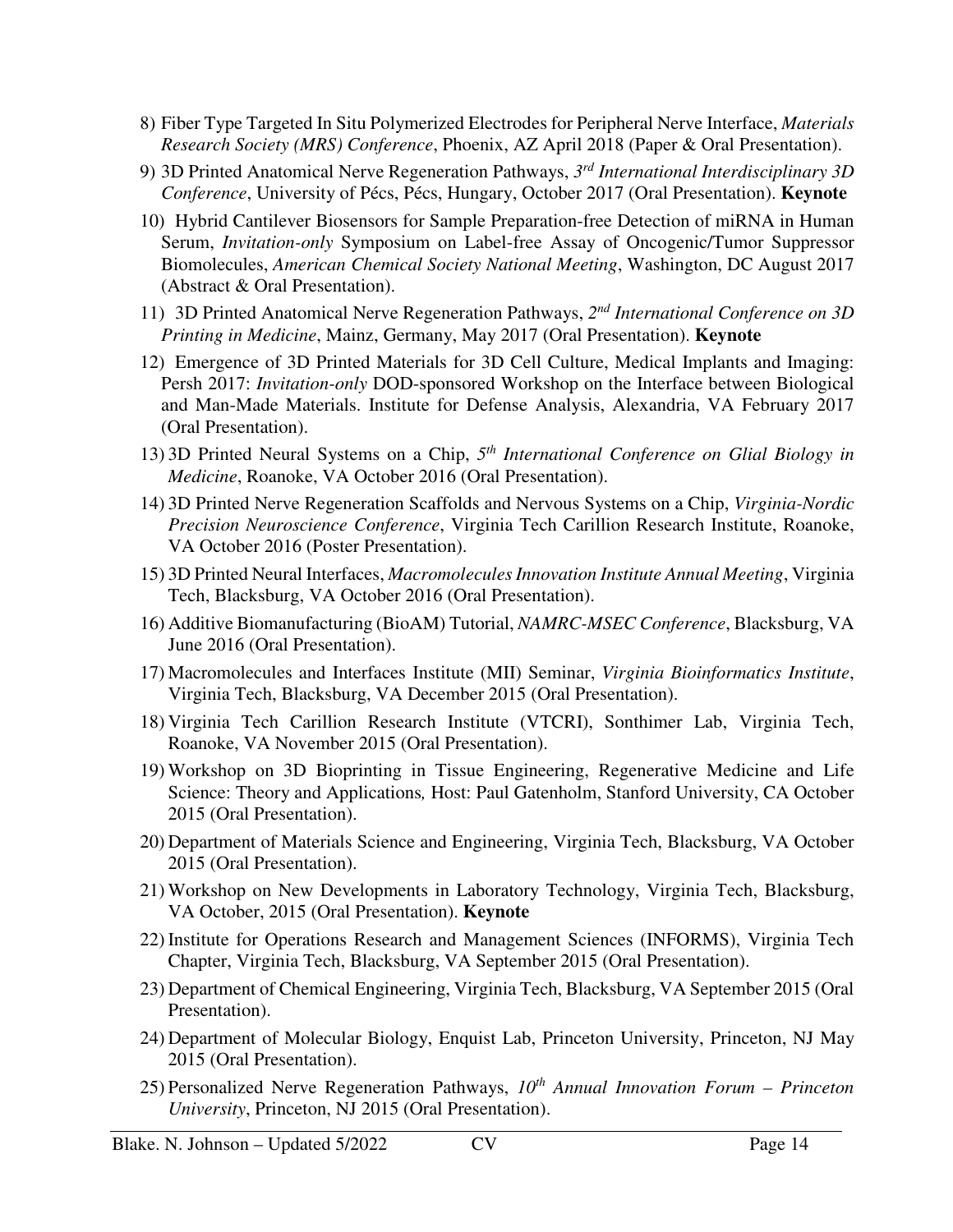- 26) 3D printed nerve conduits for complex nerve regeneration, *American Institute of Chemical Engineers Conference*, Atlanta, GA 2014 (Abstract & Oral Presentation).
- 27) Three-Dimensional (3D) Biofabrication Approaches for Creation of Multi-Functional Nerve Guidance Channels and Organ-on-Chip Platforms for Peripheral Nerve Regeneration, *American Institute of Chemical Engineers Conference*, Atlanta, GA 2014 (Poster Presentation).
- 28) 3D printed nerve conduits for complex nerve regeneration, *DuPont Experimental Station*, Wilmington, DE 2014 (Oral Presentation).
- 29) Three-Dimensional Neural Engineering Approaches, *Bioengineering Colloquium Princeton University*, Princeton, NJ 2014 (Oral Presentation).
- 30) Detection of microRNA with piezoelectric cantilever sensors, *American Institute of Chemical Engineers Conference*, Pittsburg, PA 2012 (Abstract & Oral Presentation).
- 31) Effect of pH on protein G orientation on gold surfaces and characterization of adsorption thermodynamics, 244th *American Chemical Society Conference*, Philadelphia, PA 2012 (Abstract & Oral Presentation).
- 32) Role of asymmetry in piezoelectric actuators, *American Institute of Chemical Engineers Conference*, Pittsburg, PA 2012 (Abstract & Oral Presentation).
- 33) High-order modes in piezoelectric cantilever sensors. *8th International Nanomechanical Sensing Conference*, Trinity College, Dublin, Ireland 2011 (Abstract & Poster Presentation).
- 34) The origin of mass-change sensitivity in piezoelectric-excited millimeter-sized cantilever (PEMC) sensors. *COMSOL Multiphysics Conference*, Boston, MA 2009 (Paper & Oral Presentation).

#### **Conference Proceedings (as** *Non-presenting* **Author)**

- 1) Yuxin Tong, Ziang Feng, Xiaoting Jia, and **Blake N. Johnson** 3D Printed Flexible Triboelectric Nanogenerators: Functional Fibers and Stretchable Mechanosensors, MRS Conference, Boston, MA 2020.
- 2) Srikanthan Ramesh, Sam Gerdes, Sharon Lau, Azadeh Mostafavi, Zhenyu James Kong, **Blake N. Johnson**, Ali Tamayol, Prahalada Rao, Iris V Rivero Rheological, In Situ Printability and Cell Viability Analysis of Hydrogels for Muscle Tissue Regeneration, IISE Conference, 2018.

#### **Teaching Experience**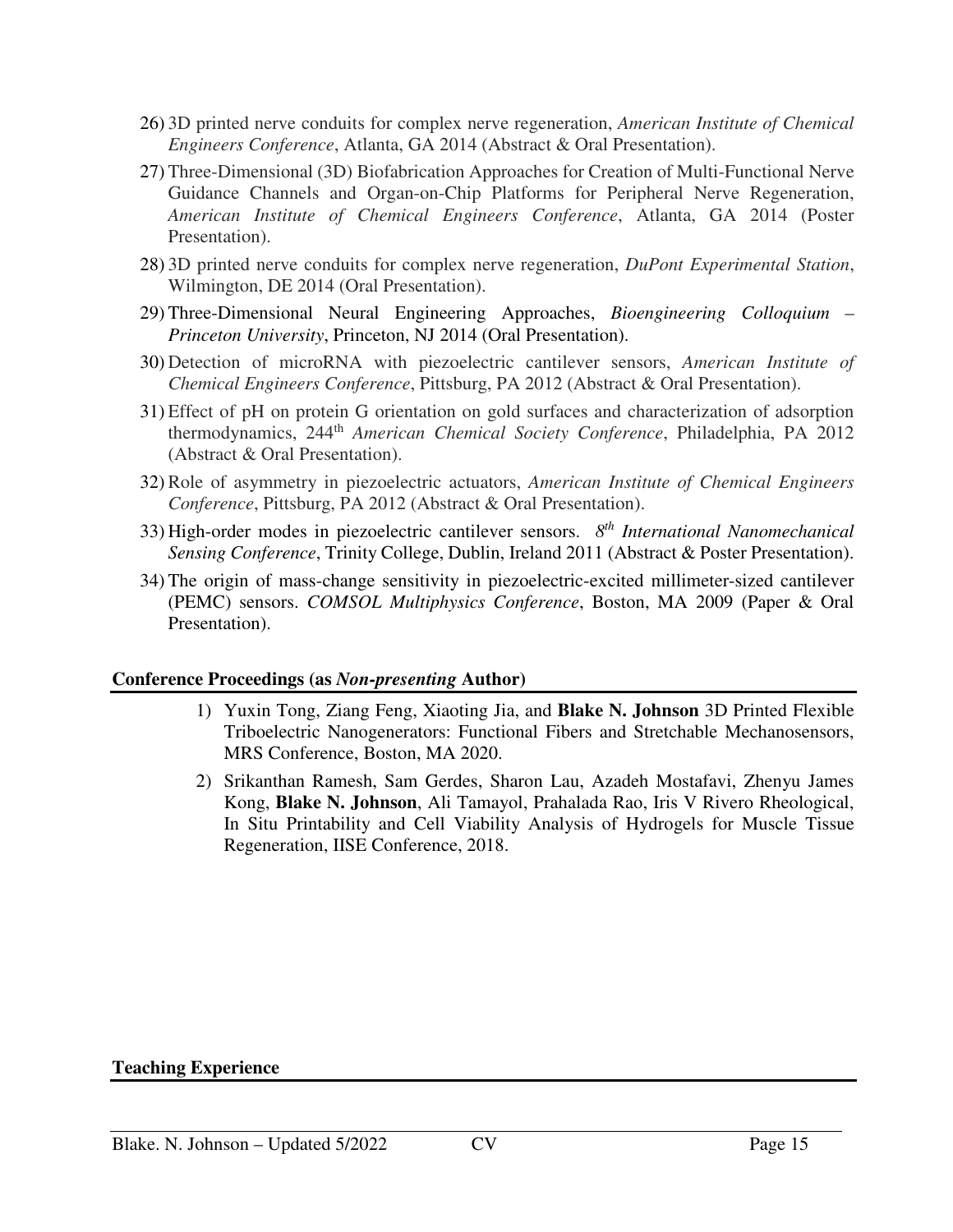# **Pedagogical Interests:** Physical and Virtual Active Learning

# At Virginia Tech:

|                  | Tavit J                                 |                 |                         | $-$ Summary or Teaching and Effectiveness |                   |                             |
|------------------|-----------------------------------------|-----------------|-------------------------|-------------------------------------------|-------------------|-----------------------------|
|                  |                                         |                 |                         | No. of                                    |                   | <b>Overall</b>              |
|                  |                                         | <b>Course</b>   | <b>Credit</b>           | Lab or                                    | Course            | <b>Effectiveness</b>        |
| <b>Semester</b>  | <b>Course Name</b>                      | No.             | Hrs.                    | <b>Recitation</b>                         | <b>Enrollment</b> | (Reply Rate)                |
|                  |                                         |                 |                         | <b>Sections</b>                           |                   |                             |
| Spring 2022      | Manufacturing                           | <b>ISE 2214</b> | $\mathbf{1}$            |                                           |                   |                             |
|                  | Processes Lab                           |                 |                         |                                           |                   |                             |
| Spring 2022      | Biomanufacturing                        | <b>ISE</b>      | $\overline{3}$          | $\mathbf{0}$                              | $\overline{7}$    |                             |
|                  | Processes                               | 4984/5984       |                         |                                           |                   |                             |
| Fall 2021        | Manufacturing                           | <b>ISE 2204</b> | $\overline{3}$          | $\overline{0}$                            |                   |                             |
|                  | Processes                               |                 |                         |                                           |                   |                             |
| Spring 2021      | Manufacturing                           | <b>ISE 2214</b> | $\mathbf{1}$            | $\overline{11}$                           | $\overline{265}$  | N/A                         |
|                  | Processes Lab                           |                 |                         |                                           |                   |                             |
| Spring 2020      | Additive                                | <b>ISE 4984</b> | $\overline{3}$          | $\overline{0}$                            | $\overline{4}$    | 5.5/6                       |
|                  | Biomanufacturing                        |                 |                         |                                           |                   | $(50\%)$                    |
| Fall 2019        | Manufacturing                           | <b>ISE 2214</b> | $\mathbf{1}$            | 15                                        | 350               | 5.5/6                       |
|                  | Processes Lab                           |                 |                         |                                           |                   | $(44\%%$                    |
| Fall 2019        | Manufacturing                           | <b>ISE 2204</b> | $\overline{\mathbf{3}}$ | $\mathbf{0}$                              | 86                | 5.62/6                      |
|                  | Processes                               |                 |                         |                                           |                   | (58%)                       |
| Spring 2019      | Manufacturing                           | <b>ISE 2204</b> | $\overline{3}$          | $\overline{0}$                            | 100               | 5.76/6                      |
|                  | Processes                               |                 |                         |                                           |                   | (41%)                       |
| Spring 2019      | Manufacturing                           | <b>ISE 2214</b> | $\mathbf{1}$            | 12                                        | 285               | 5.5/6                       |
|                  | Processes Lab                           |                 |                         |                                           |                   | (25%)                       |
| <b>Fall 2018</b> | Additive                                | <b>ISE 6984</b> | $\overline{3}$          | 1                                         | $\overline{3}$    | 6.0/6                       |
|                  | Biomanufacturing                        |                 |                         |                                           |                   | $(100\%)$                   |
| Spring 2018      | Manufacturing                           | <b>ISE 2214</b> | $\mathbf{1}$            | $\overline{12}$                           | $\overline{277}$  | 5.60/6                      |
|                  | Processes Lab                           |                 |                         |                                           |                   | $(90\%)$                    |
| Fall 2017        | Interdisciplinary                       | <b>GRAD</b>     | $\overline{3}$          | $\overline{0}$                            | $\overline{9}$    | 5.67/6                      |
|                  | Research in                             | 5134            |                         |                                           |                   | (67%)                       |
|                  | Computational                           |                 |                         |                                           |                   |                             |
|                  | <b>Tissue Engineering</b>               |                 |                         |                                           |                   |                             |
| Fall 2017        | Additive                                | <b>ISE 5984</b> | $\overline{3}$          | $\overline{0}$                            | $\overline{14}$   | 5.77/6                      |
|                  | Biomanufacturing                        |                 |                         |                                           |                   | (93%)                       |
| Spring 2017      | Manufacturing                           | <b>ISE 2214</b> | $\mathbf{1}$            | 13                                        | 303               | 5.75/6                      |
|                  | Processes Lab                           |                 | $\overline{3}$          |                                           |                   | (88%)                       |
| Fall 2016        | Additive                                | <b>ISE 5984</b> |                         | $\mathbf{0}$                              | 18                | 5.89/6                      |
|                  | Biomanufacturing<br>Manufacturing       | <b>ISE 2204</b> | $\overline{\mathbf{3}}$ | $\boldsymbol{0}$                          | 97                | $(100\%)$<br>5.66/6         |
| Spring 2016      |                                         |                 |                         |                                           |                   |                             |
|                  |                                         |                 |                         |                                           |                   |                             |
|                  |                                         |                 |                         |                                           |                   |                             |
| Fall 2015        | Processes<br>Manufacturing<br>Processes | <b>ISE 2204</b> | $\overline{\mathbf{3}}$ | $\boldsymbol{0}$                          | 66                | $(80\%)$<br>5.95/6<br>(33%) |

# Table 3 – Summary of Teaching and Effectiveness

*\*For comparison, averages for Overall Teaching Effectiveness are ~4.9 ± 1.3 for the College of Engineering (VT) and 4.9 ± 1.4 for the Department of Industrial and Systems Engineering (VT).* 

• Undergraduate Research – ISE 4994 Fall 2017 – 2 students Spring 2017 – 2 students Fall  $2016 - 5$  students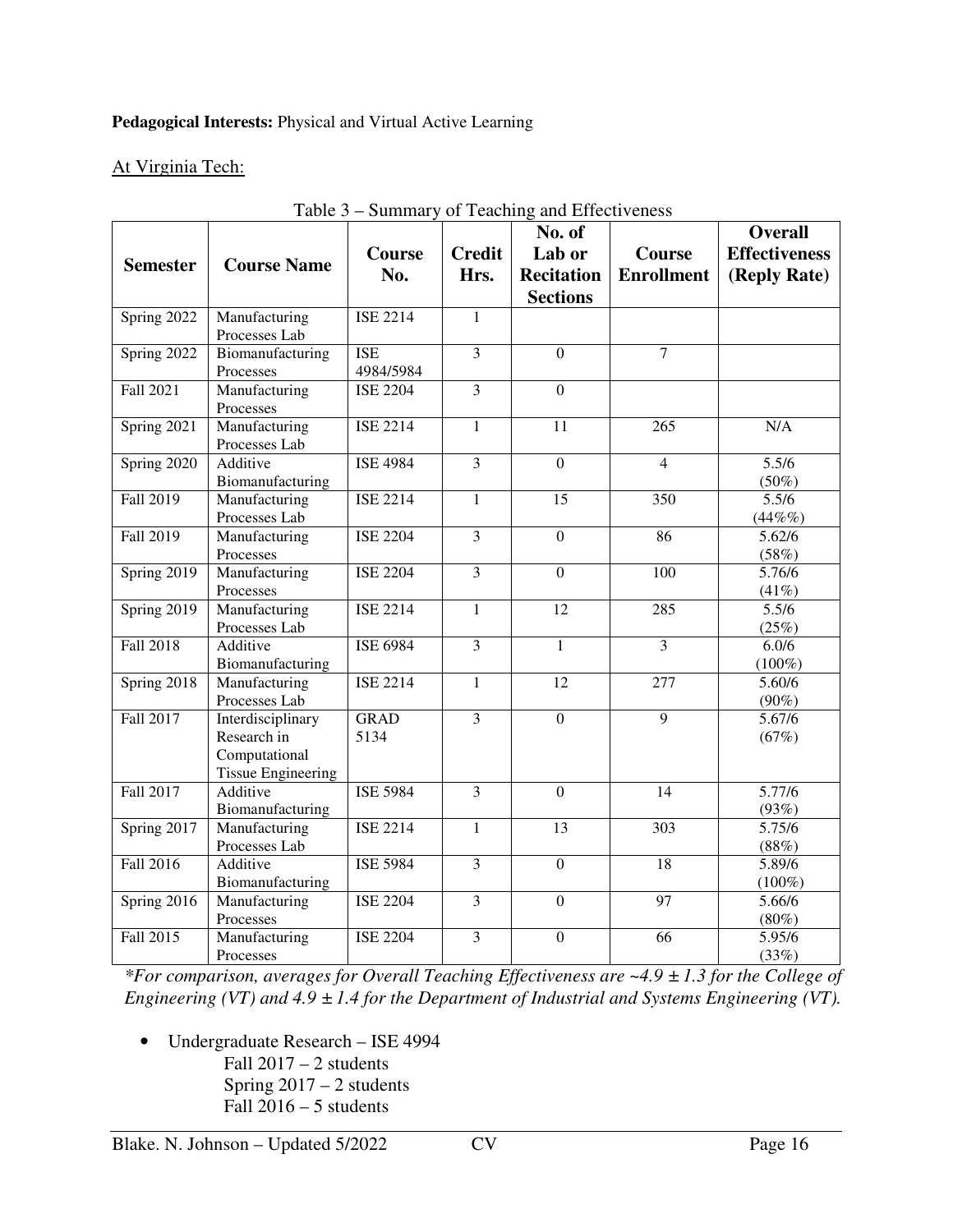Spring 2016 – 14 students Fall  $2015 - 9$  students

• Guest Lecturer

Process Materials – CHE 4104 Fall 2016 (Instructor: Abby Whittington)

Additive Manufacturing – ME 4644/5644 Fall 2015 (Instructor: Chris Williams)

Introduction to Neuroscience Seminar – NEUR 1004 Fall 2015 (Instructor: Harald Sontheimer)

Introduction to Industrial and Systems Engineering – ISE 2004 Fall 2022 (Instructor: Deborah Dickerson)

Introduction to Industrial and Systems Engineering – ISE 5204 Fall 2015 - 2022 (Instructors: Don Taylor and Eileen van Aken)

Macromolecular Science and Engineering – MACR 5015 Fall 2015 (Instructor: Tim Long)

Macromolecular Science and Engineering – MACR 5016 Spring 2022 (Instructor: Steven Martin)

# At Drexel University:

- Guest Lecturer Mathematical Methods in Chemical Engineering – CHE 502 Fall 2012 (Instructor: Raj Mutharasan)
- Teaching Assistant Process Engineering Thermodynamics – CHE 206 Fall 2008

Thermodynamics of Chemical Mixtures – CHE 301 Fall 2008

Process Heat Transfer – CHE 303 Spring 2009

Mathematical Methods in Chemical Engineering – CHE 502 Fall 2009 Fall 2010 Fall 2011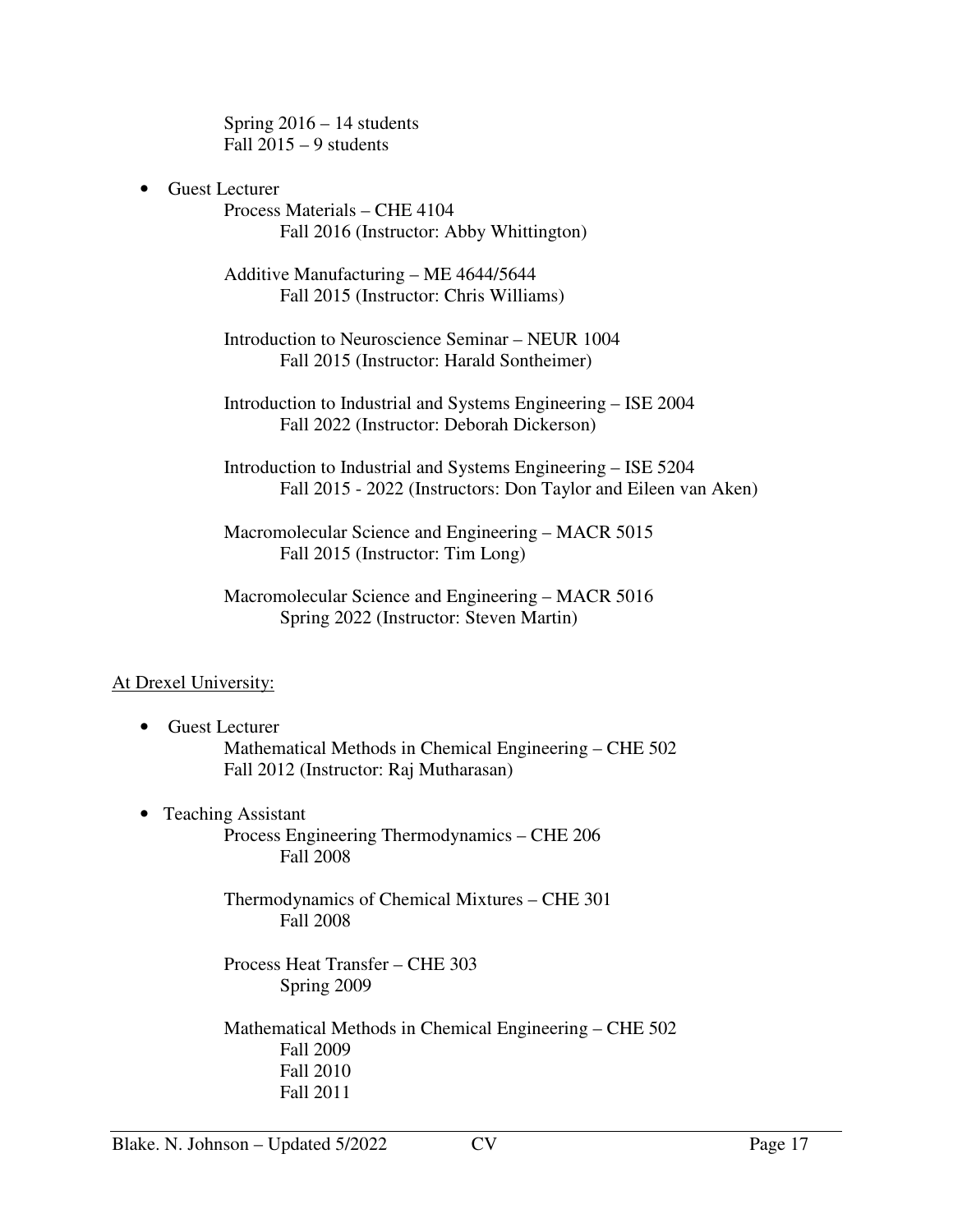## **Advising and Mentoring Experience**

*Note:* Peer-reviewed journal articles have been co-authored with ALL students listed (except those denoted with an asterisks).

## **Advising Experience**

| <b>Ph.D. Students</b>   |                                           |             |
|-------------------------|-------------------------------------------|-------------|
| <b>Alexander Haring</b> | Macromolecules                            | 2020        |
|                         | -Regenerative Medicine IGEP               |             |
| Ellen Cesewski          | Materials Science and Engineering         | 2020        |
| <b>Yuxin Tong</b>       | Industrial and Systems Engineering        | 2021        |
| <b>Manjot Singh</b>     | Industrial and Systems Engineering        | 2021        |
| Ezgi Küçükdeğer         | <b>Industrial and Systems Engineering</b> | 2022        |
|                         | -Computational Tissue Engineering IGEP    |             |
| Yang Liu                | Macromolecules                            | In Progress |
|                         | -Computational Tissue Engineering IGEP    |             |
| Junru Zhang             | Industrial and Systems Engineering        | In Progress |

## • *M.S. Students*

| <b>Non-Thesis</b>      |                                    |      |
|------------------------|------------------------------------|------|
| Rajan Thakur           | Industrial and Systems Engineering | 2017 |
| Purna Srivatsa         | <b>Computer Science</b>            | 2022 |
| Durga ChandraSekhar P. | <b>Computer Science</b>            | 2022 |
| Asrith Raghavendra     | <b>Computer Science</b>            | 2022 |

| <b>M.S. Thesis</b>  |                                    |       |
|---------------------|------------------------------------|-------|
| <b>Manjot Singh</b> | Industrial and Systems Engineering | 2017  |
| <b>Yuxin Tong</b>   | Industrial and Systems Engineering | 2017  |
| Kelly Webster       | Mechanical Engineering             | 2017  |
|                     | Co-advisor: John Robertson         |       |
| M. Eng.             |                                    |       |
| $T \rightarrow 1$   | 171 ' Im                           | 0.010 |

| <b>Justin Halper</b>        | Mechanical Engineering | 2018 |
|-----------------------------|------------------------|------|
| <b>Abhinuv Nitin Pitale</b> | Computer Engineering   | 2019 |

#### • *B.S. Students*

## **Course Credit for Undergraduate Research**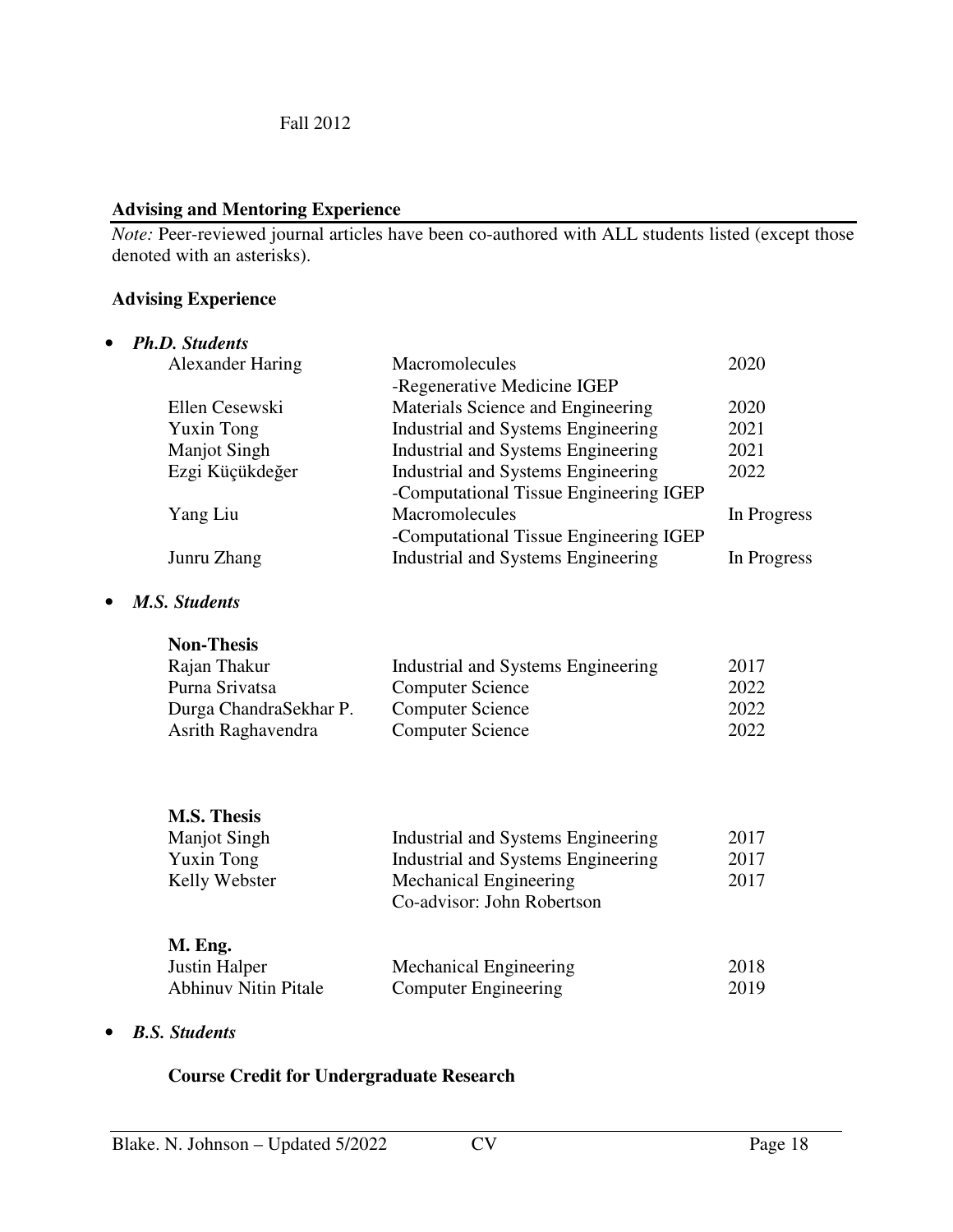| Clememce Hidalgo | Industrial and Systems Engineering | 2019      |
|------------------|------------------------------------|-----------|
| Patrick O'Malley | Industrial and Systems Engineering | 2018-2020 |
| Sahil Laheri     | Neuroscience                       | 2015-2019 |
| Niki Khandelwal  | Industrial and Systems Engineering | 2015-2017 |
| Elena Karakozoff | Industrial and Systems Engineering | 2015-2018 |
| David McIlvain   | Industrial and Systems Engineering | 2017-2018 |
| Alex Meholic     | Industrial and Systems Engineering | 2015-2017 |
| Justin Halper    | Industrial and Systems Engineering | 2015-2017 |
| Ian Trace        | Mechanical Engineering (Princeton) | 2013-2014 |

# **NSF-funded Research Experience for Undergraduates (NSF-REUs)**

• Related to NSF-CHE-1560204

| Maria Stang*             | Materials Science and Engineering (Ohio State) | 2016 |
|--------------------------|------------------------------------------------|------|
| Alex Hitomi <sup>*</sup> | Materials Science and Engineering (UC-Davis)   | 2017 |
| Miharu Koh               | Biochemistry (Allegheny College)               | 2018 |

• Related to NSF-CBET-1650601

| Justin Halper             | Industrial and Systems Engineering | 2017      |
|---------------------------|------------------------------------|-----------|
| Sahil Laheri              | Neuroscience                       | 2017-2018 |
| Daniel Knapp <sup>*</sup> | <b>Electrical Engineering</b>      | 2018      |
| Pranay Shaw*              | Industrial and Systems Engineering | 2018      |

• Related to NSF-VT-NETS

| Ethan Kywe <sup>*</sup> | General Engineering | $2018 - 2019$ |
|-------------------------|---------------------|---------------|
| Mina Shawky*            | General Engineering | 2018          |
| Nathan Lam              | General Engineering | 2019          |
| Karen Perez-Serpa       | General Engineering | 2019          |
| David Rwigema Makuza    | General Engineering | 2019          |

• Related to VT-NETS MAOP

| Monica Hunter | General Engineering | 2022 |
|---------------|---------------------|------|
|               |                     |      |

• Related to Northrop Grumman

| Asa Castleberry  | <b>Chemical Engineering</b>        | $2019$ - current |
|------------------|------------------------------------|------------------|
| Patrick O'Malley | Industrial and Systems Engineering | $2018 - 2020$    |

#### **Thesis Committees and Host for Lab Rotations**

• *Ph.D. Committees*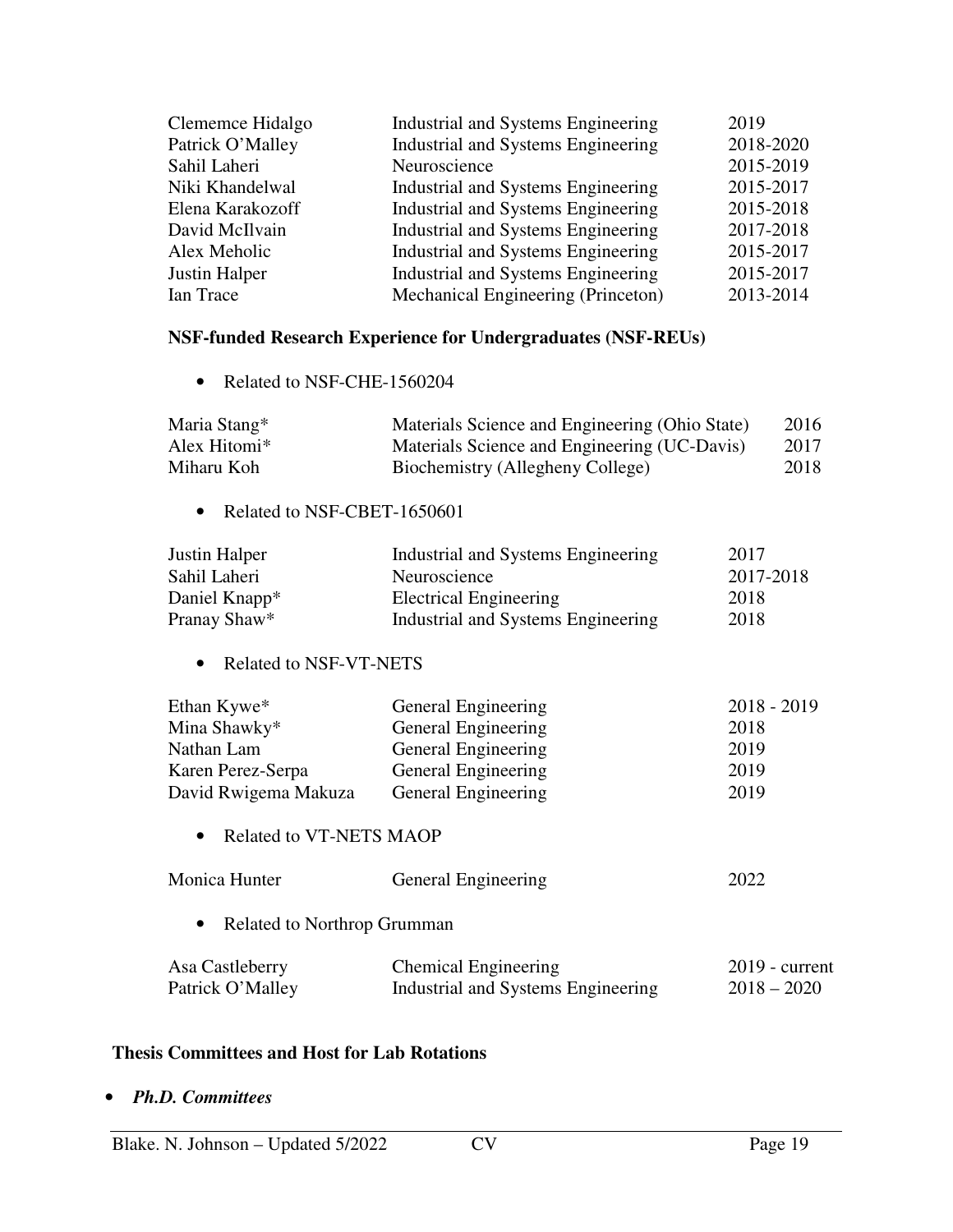| Nidhi Menon*                         | Translation Biology, Health, and Medicine | $2015 - 2020$ |  |
|--------------------------------------|-------------------------------------------|---------------|--|
|                                      | <b>Advisor: Caroline Jones</b>            |               |  |
| <b>Garret Burks</b>                  | Mechanical Engineering                    | $2015 - 2019$ |  |
|                                      | Advisor: Alexander Leonessa               |               |  |
| Camden Chathem $*$                   | <b>Mechanical Engineering</b>             | $2016 - 2020$ |  |
|                                      | <b>Advisor: Chris Williams</b>            |               |  |
| Tim O'Brien                          | <b>Biomedical Engineering</b>             | $2015 - 2020$ |  |
|                                      | Advisor: John Robertson                   |               |  |
| Nils Potter*                         | <b>Biomedical Engineering</b>             | $2018 - 2019$ |  |
|                                      | <b>Advisor: Mark VanDyke</b>              |               |  |
|                                      |                                           |               |  |
| • M.S. Thesis and M. Eng. Committees |                                           |               |  |

| Karuniya Mohan*      | Industrial and Systems Engineering                     | $2015 - 2017$ |
|----------------------|--------------------------------------------------------|---------------|
| Jin Ran <sup>*</sup> | Advisor: Ran Jin<br>Industrial and Systems Engineering | $2015 - 2018$ |
|                      | Advisor: Ran Jin                                       |               |

## • *Educational Lab Rotations Supported*

| Allison Bouslog* | Translational Biology, Medicine and Health | 2016 |
|------------------|--------------------------------------------|------|
|                  |                                            |      |

# **Internal Service – Departmental and University**

- Research Mentor and Advisor for Multicultural Academic Opportunities Program (MAOP) Summer Research Program via NSF VT-NETS, Summer, 2022.
- ISE Senior Design Symposium Moderator, April, 2022.
- Reviewer for Outstanding Dissertation Award, Committee Chair: Kevin Edgar, 2022.
- Search Committee for Faculty Position in Advanced Manufacturing, Committee Members: John Shewchuk, Laura Savage, Ran Jin, Zhenyu Kong, Blake Johnson, 2022.
- Undergraduate and Graduate Recruiting Committee, Department of Industrial and Systems Engineering, 2021-2022.
- Building Emergency Coordinator, Virginia Tech Advanced Manufacturing Team (AMT), Research Building 26 (2270 Kraft Dr.), 2021-present.
- Student Awards Committee, Department of Industrial and Systems Engineering, 2020-2021.
- Centennial Recognition and Alumni Committee, Department of Industrial and Systems Engineering, 2020-2021.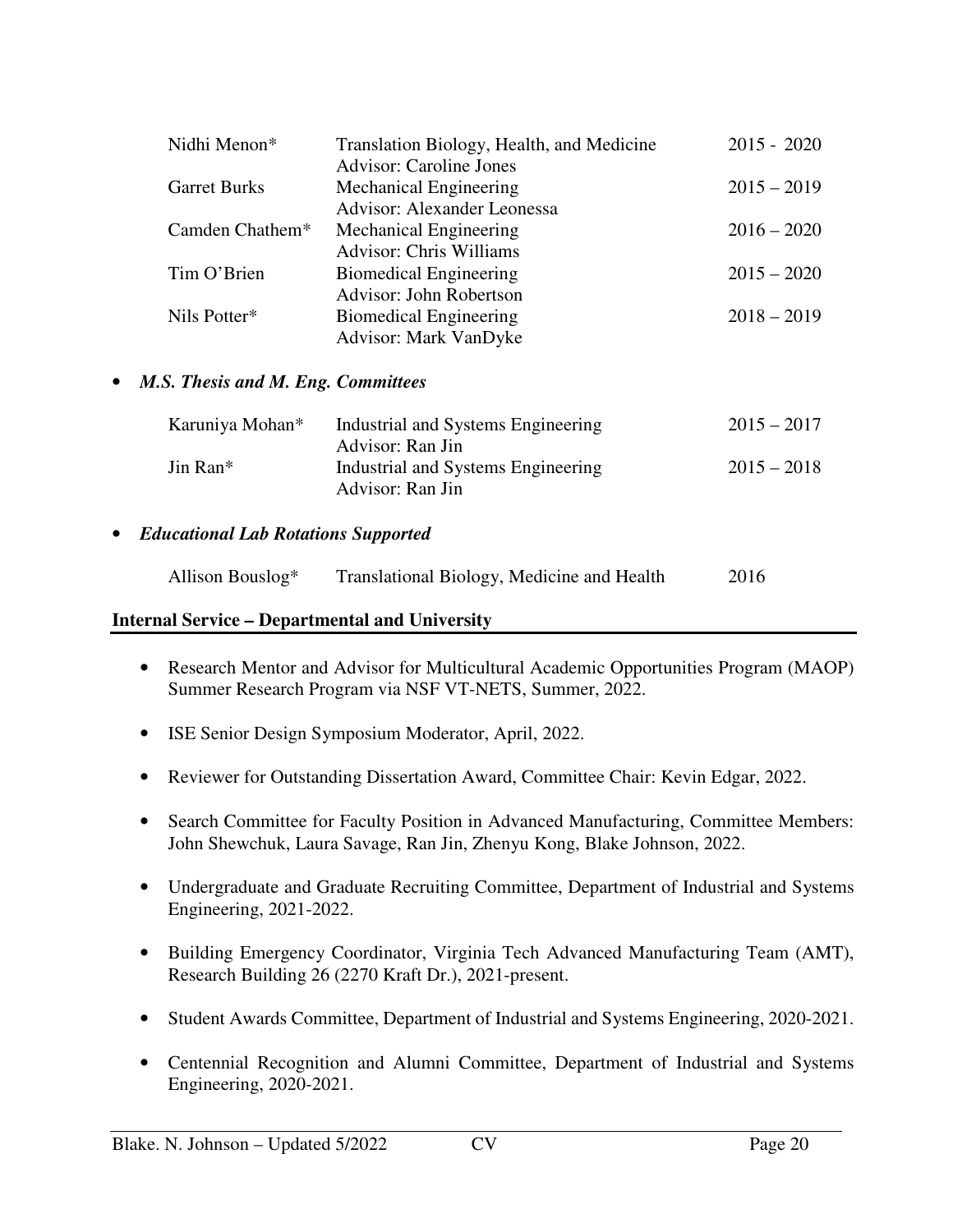- Search Committee for CY Research Professor Position for Virginia Tech-Commonwealth Center for Advanced Manufacturing, Committee Members: Zhenyu Kong, Jaime Camelio, Matt Stremler, Alicia Durham, Blake Johnson, 2019.
- Faculty Mentor, Student Group from School of Art + Design, Project: Design and Workflow Analysis for 3DProsthetic Design Group, VT School of Art and Design, In-collaboration with Akshay Sharma
- Honors & Awards Committee, Department of Industrial and Systems Engineering, 2019- 2020.
- Invited Seminar Series Committee, Department of Industrial and Systems Engineering, 2019-2020.
- Lab Tour for Engineering Faculty Organization (EFO) Inspirational Speaker at EFO Fall Meeting, Speaker: Dean Jayathi Murthy (UCLA), September 2019.
- Lab Tour for VT-NETS Program, Center for Enhancing Engineering Diversity, October 2018.
- Strategic Planning Committee, Department of Industrial and Systems Engineering, 2018- 2019.
- Search Committee for Faculty Position in Automation and Robotics, Committee Members: Eileen Van Aken, Zhenyu Kong, Jaime Camelio, Alexander Leonessa, Blake Johnson, 2018.
- Faculty-Student Luncheon with Students in Virginia Tech's CEED's STEP Program, Student Host: Bemnet Molla, 2018.
- Search Committee for Technical Staff Hire, Committee Members: Joe Gabbard, Brian Burgess, Randy Waldren, Scott Lancaster, Will Vest, Eileen Van Aken, Blake Johnson, 2018.
- Search Committee for Faculty Position in Industrial Analytics for Cluster Hire in Data Decisions, Committee Members: Eileen Van Aken, Zhenyu Kong, Blake Johnson, 2018.
- Workshop on New Developments in Laboratory Technology, Virginia Tech, Blacksburg, VA October, 2015 (Oral Presentation). Invited Keynote Speaker
- Faculty Advisor for Virginia Tech SME Chapter, 2017 present.
- Lab Tour for Department of Industrial and Systems Engineering Student Recruiting Weekend March, 2017.
- Guest Lecturer in College of Engineering, College of Sciences, Interdisciplinary Graduate Programs, School of Industrial Design, & School of Neuroscience, 2017 – present.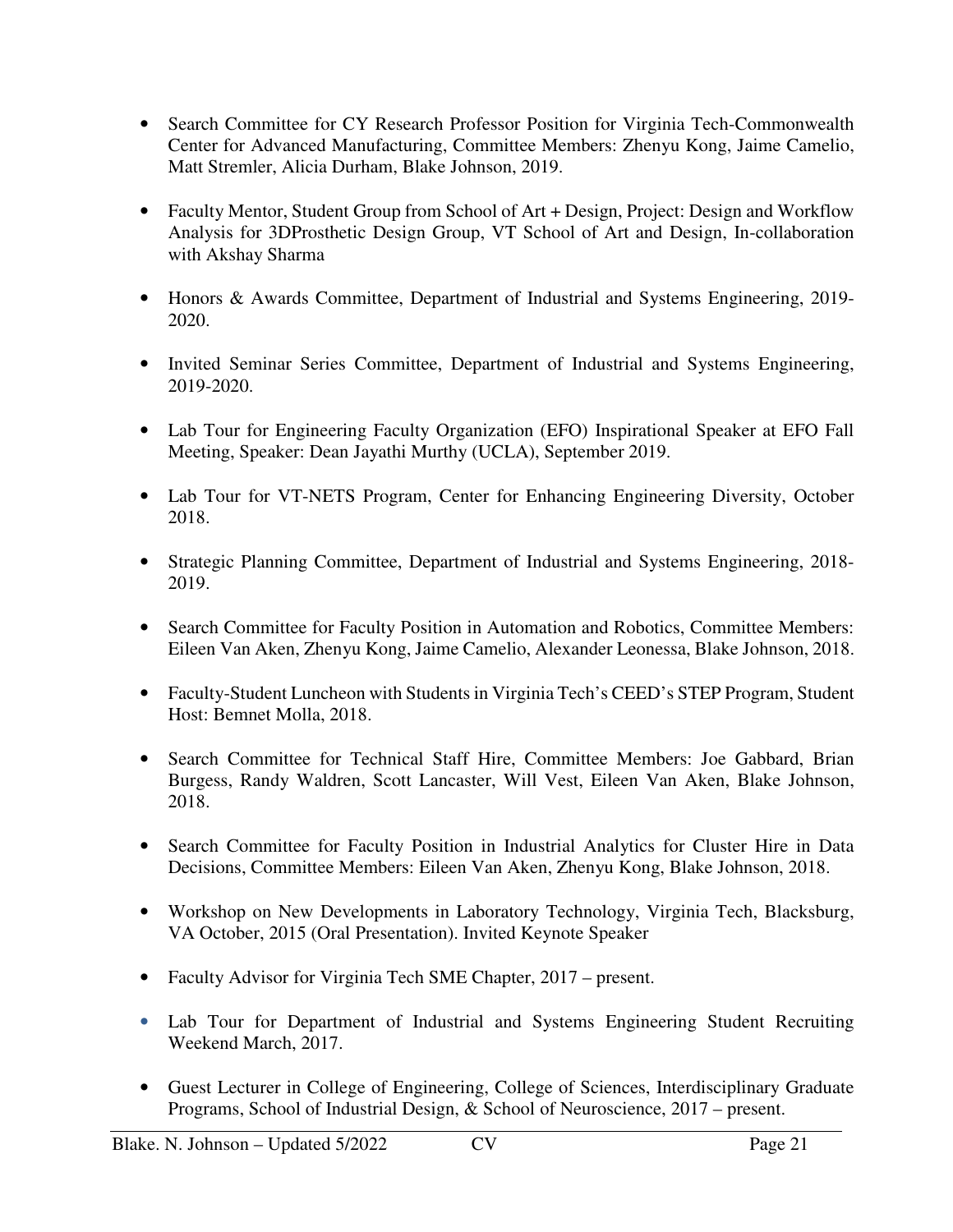- COACHE Survey of Faculty Job Satisfaction, March 2017.
- Faculty Panel on Academic Job Application and Interview Process, Virginia Tech Institute for Operations Research and the Management Sciences (INFORMS) Student Chapter, November 2016.
- Expert Interview for Cover Story by Robbie Harris (WVTF-NPR Affiliate), An Evening at Virginia Tech – SECAC, Lynn Hershman Leeson Exhibit, School of Visual Arts, October 2016
- Participating Faculty, Research and Collaboration Presentation, College of Engineering Historically Black Colleges and Universities (HBCU) Summit, October 2016
- Lab Tour for ISE Advisor Board, VA October, 2016.
- NSF Research Experience for Undergraduates, Virginia Tech, 2016 current.
- Ph.D. Concentration Area Lead, Manufacturing Concentration on Innovative Manufacturing Processes, Department of Industrial and Systems Engineering, October 2016.
- Faculty Contact for Student Society for Hispanic Professional Engineers (SHPE), 2015- 2016.
- Chair, Industrial and Systems Engineering Senior Design Symposium April, 2016.
- Center for Enhancement of Engineering Diversity (CEED) Spring Game Recruiting Initiative for Student Engineers (RISE) Event, April 2016.
- Graduate Admissions and Recruiting Committee Department of Industrial and Systems Engineering, 2015-2018, 2020-2022.
- International Relations Committee Department of Industrial and Systems Engineering, 2016-2017.

At Princeton University:

• Science in Action Mentor – Princeton University, 2013 *Team Targeted Drug Delivery* 

At Drexel University:

• Faculty Selection Committee Student Representative – Drexel University, 2012 *Department of Chemical and Biological Engineering*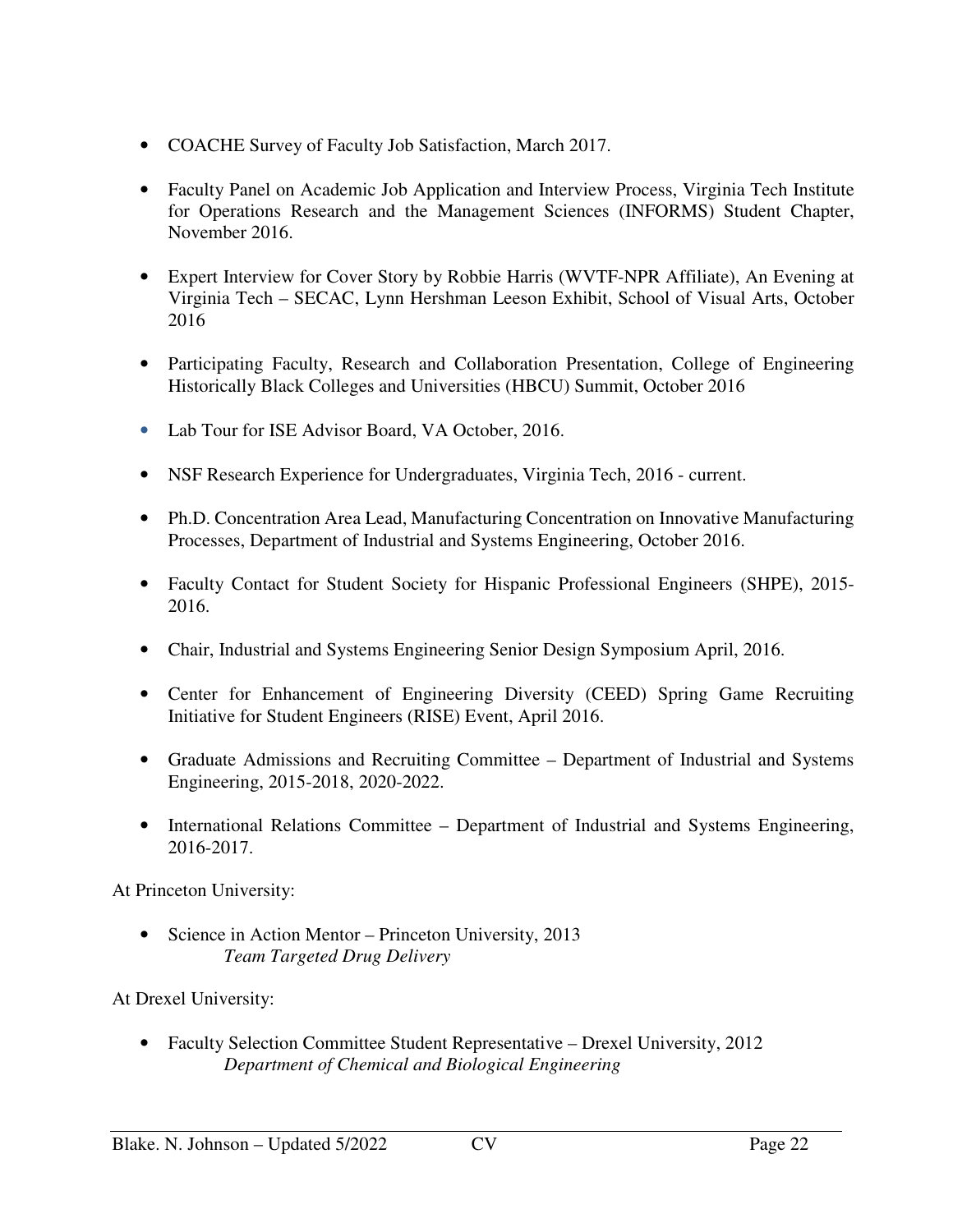## **External Service**

#### *Invited Reviewer for Research Organizations*

- European Science Foundation (ESF), ADAGIO (Advanced ManufacturIng Research Fellowship Programme in the Basque – New Aquitaine Region), 2022.
- National Science Foundation, Biosensing Program, 2022.
- National Sciences and Engineering Research Council of Canada (NSERC), Materials and Chemical Engineering, 2021.
- Israel Ministry of Science and Technology, *Topic:* Synthetic Biology Developments and Applications in the Field of Biosensors and Therapy, 2021.
- American Chemical Society (ACS), Petroleum Research Fund (PRF), 2020.
- Austrian Science Fund (FWF), 2020.
- Research Corporation for Advancement of Science (RCSA), COVID-19 Initiative, Novel COVID-19 Detection Strategies, 2020.
- National Science Foundation (NSF), Division of Undergraduate Education, Improving Undergraduate Stem Education: Education and Human Resources (IUSE: EHR), 2020.
- Royal Society of New Zealand Panel, Marsden Fund Council, 2019.
- European Science Foundation (ESF) ERC, Neurological Disorders, Molecular and Cellular Neuroscience, 2019.
- National Institutes of Health, Neurological and Bioengineering Studies Specific Emphasis Panel (SEP), 2018.
- Netherlands Organisation for Scientific Research (NWO), Applied and Engineering Sciences, 2017.
- National Science Foundation (NSF), Chemical, Bioengineering, Environmental, and Transport Systems, Nanobiosensing Program, 2017.

# *Organizer of Educational and Training Workshops*

• Naval Air Systems Command (NAVAIR), Virginia Tech Continuing and Professional Education, Advanced Manufacturing Processes and Technologies Short Course, Additive Biomanufacturing and 3D Structured Light Scanning, ½ Day Training, August, 2016.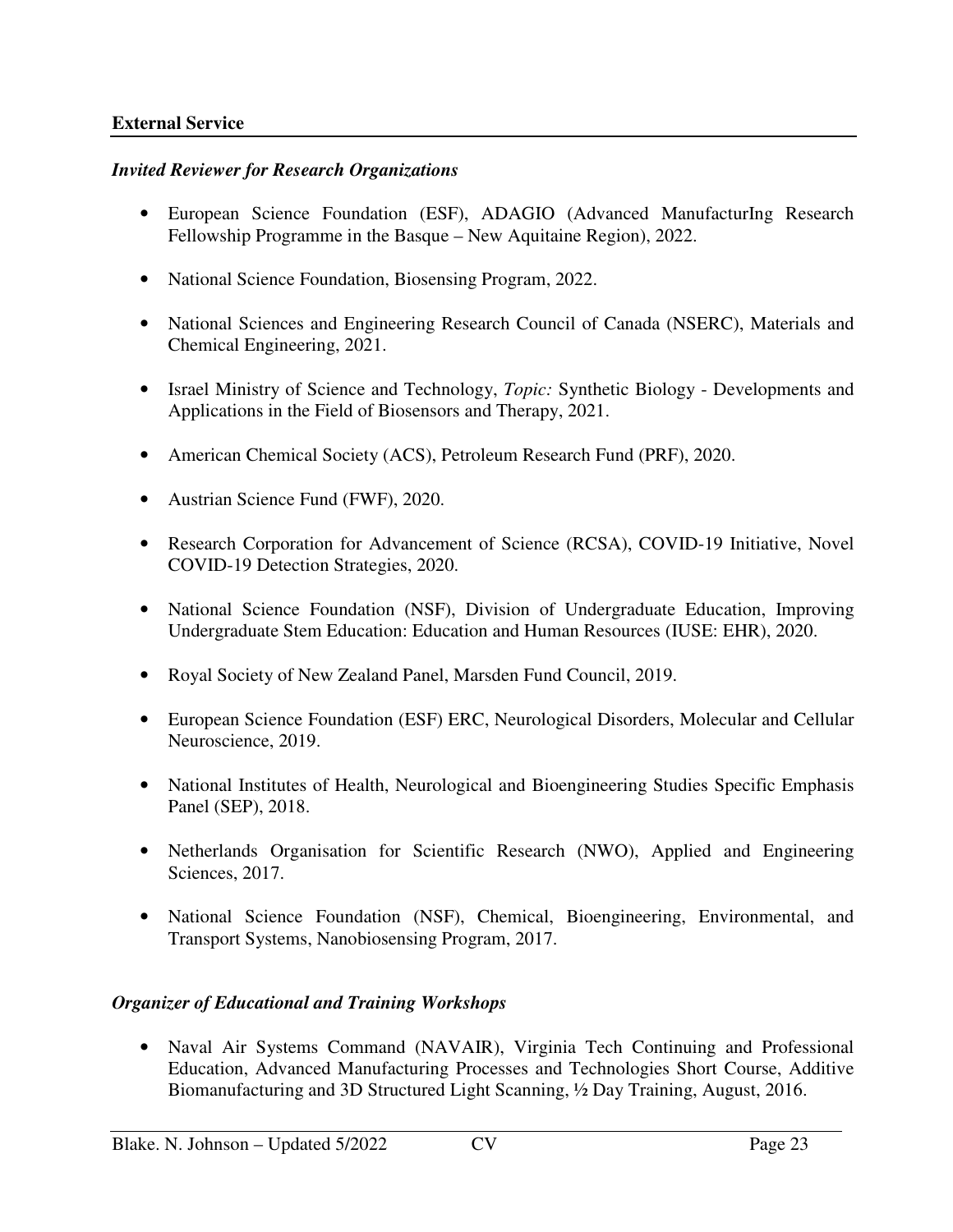- Additive Biomanufacturing (BioAM) Tutorial, *NAMRC-MSEC Conference*, Blacksburg, VA June 2016 (Oral Presentation).
- Workshop on 3D Bioprinting in Tissue Engineering, Regenerative Medicine and Life Science: Theory and Applications*,* Host: Paul Gatenholm, Stanford University, CA October 2015 (Oral Presentation).

# *Organizer of Conferences and Conference Symposia*

- Co-chair, Session on Dynamic Sensing for Advanced Biomanufacturing Applications, Advanced Biomanufacturing Symposium, University of Virginia, October, 2021 Charlottesville, VA.
- Co-organizer, Symposium on Synthetic Biology and Materials Manufacturing, Materials Research Society, November, 2020, Boston, MA.
- Co-organizer, Poster Session Organizer and Judge, 4<sup>th</sup> Annual Advanced Biomanufacturing Symposium, University of Virginia, October, 2019 Charlottesville, VA
- Co-organizer, Polymer Additive Manufacturing Session, American Institute of Chemical Engineers Conference, November, 2017, Minneapolis, MN.
- Chair, Electrochemistry Section, Label-Free Assay of Oncogenic/Tumor Suppressor Biomolecules Symposium, American Chemical Society National Meeting, Washington, DC August 2017.
- Conference Co-organizer, North American Manufacturing Research Conference (NAMRC)/Manufacturing Science and Engineering Conference (MSEC) June, 2016 Blacksburg, VA.
- Co-chair, Electrochemical Discharge Machining (EDM) and Electrochemical Machining (ECM) Session, North American Manufacturing Research Conference (NAMRC)/Manufacturing Science and Engineering Conference (MSEC) June, 2016 Blacksburg, VA.
- Tutorial Session on BioAdditive Manufacturing, North American Manufacturing Research Conference (NAMRC)/Manufacturing Science and Engineering Conference (MSEC) June, 2016 Blacksburg, VA.

# *Additional Service*

• Survey Participant, Study on AI and Potential Societal Impacts, University of Wisconsin-Madison, 2022.

# *Scholarship*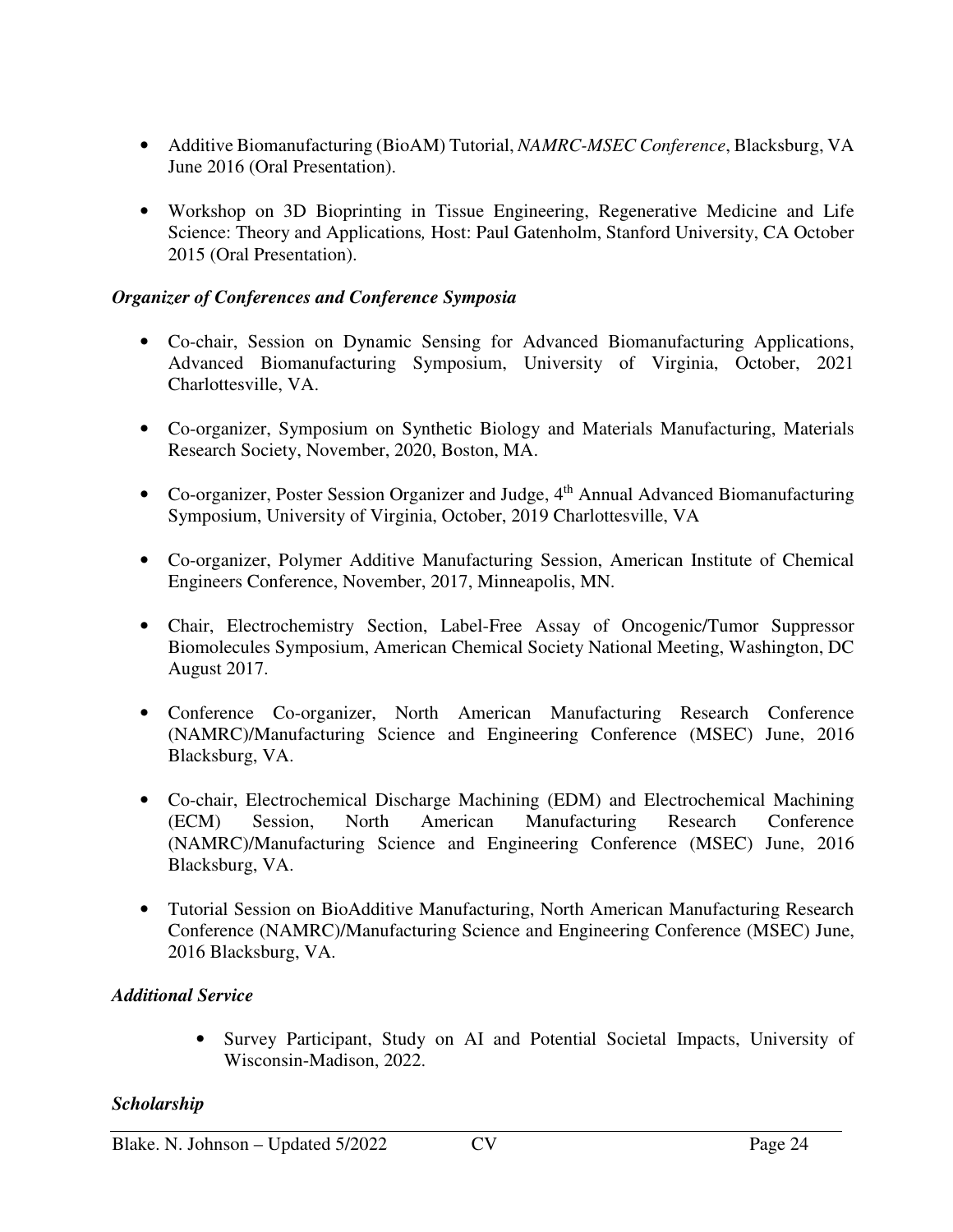• Editorial Service

 $Biosensors (IF = 3.2)$  May 2020 - current

- Editorial Board Member
- Guest Editor for Special Issue on 3D-Printed Biosensors
- Invited Reviewer

## **Journals**:

*Advanced Materials Nano Energy Advanced Functional Materials Advanced Science Nature Communications ACS Nano Material Horizons Biosensors and Bioelectronics Biomaterials Journal of Controlled Release Carbohydrate Polymers Biofabrication ACS Sensors ACS Applied Materials and Interfaces Nanomedicine Analytical Chemistry Acta Biomaterialia Advanced Healthcare Materials Materials and Design Lab on a Chip Molecular Pharmaceutics Biotechnology and Bioengineering The Analyst Scientific Reports Sensors and Actuators B Sensors and Actuators A Molecular Chemistry and Physics Polymers Polymer Transactions on Mechatronics IEEE Sensors Journal Langmuir Biosensors PLOS One Journal of Biomedical Science Electroanalysis*